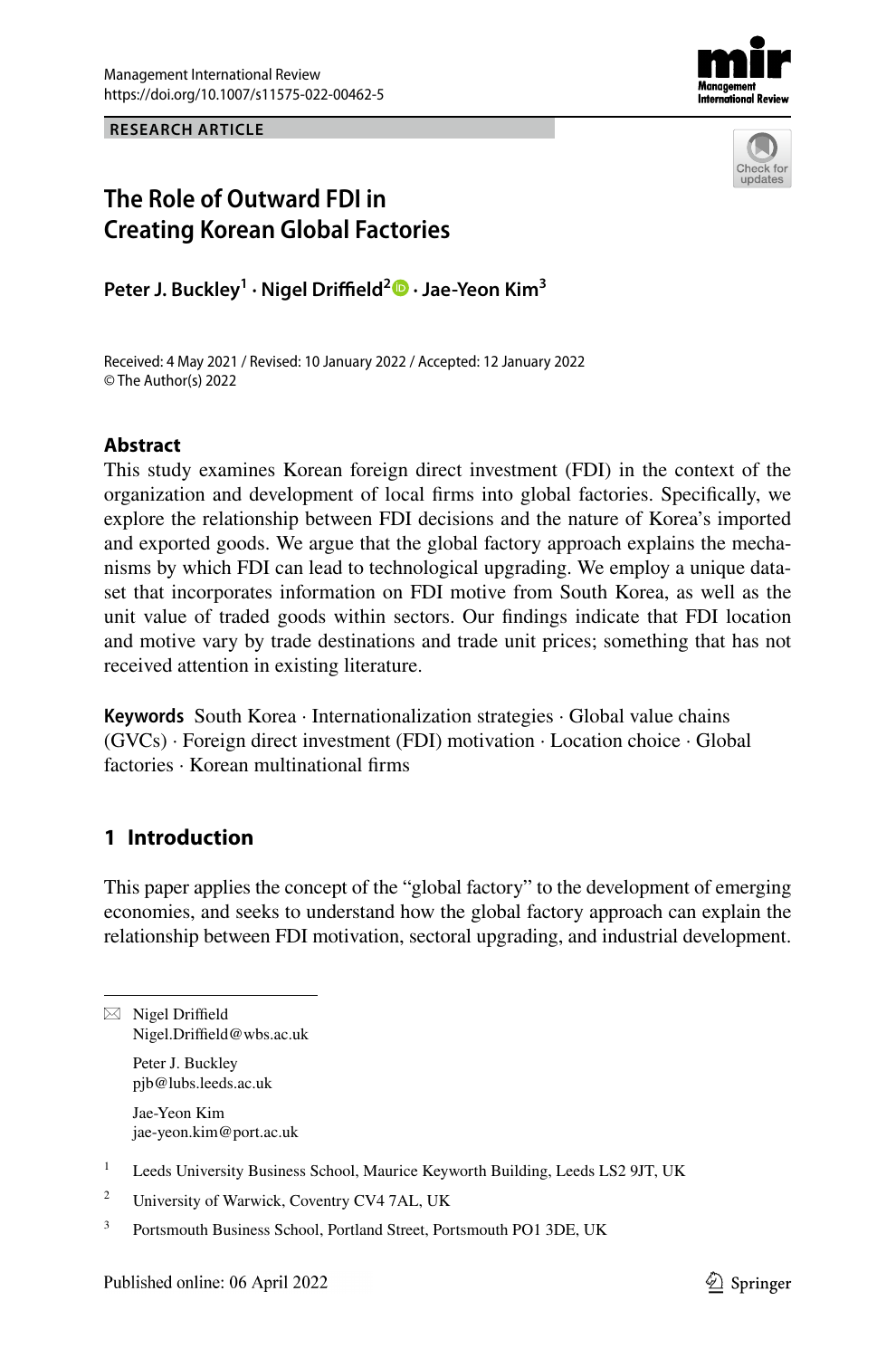By examining the strategic processes of frms, we can achieve a fner grained analysis of aggregate flows of trade and investment. The example of South Korea is particularly interesting here, as is the relatively long time frame we study. During the study period, South Korea transformed itself from an emerging economy characterized by a number of relatively low-tech production activities into an export-intensive economy that leads the feld in a number of high-tech products. We argue that the country's FDI decisions have been central to its success. When these are viewed through the lens of the global factory, we gain an understanding of how Korea forged its way to industrial development in a way that many other countries are striving to emulate.

This paper proposes and tests three steps whereby the Korean global factories were created and developed (Buckley & Strange, 2015; Buckley, 2011a). These steps are: (1) Korean frms seek large foreign markets for goods where they possess competitive advantages, (2) the frms relocate the low value-added stages of production at scale to low cost locations via efficiency-seeking FDI, and (3) high value-added technology is obtained by insourcing high value content goods. The combination of these processes provides a springboard for the internationalization and upgrading of Korean MNEs.

We test our hypotheses using a novel combination of data sources for Korean outward FDI and international trade data; these enable FDI motives to be captured on a large scale from 1981 to 2014. We identify the (changing) FDI motives for three of Korea's key industrial sectors that, taken together, refect the changes in the country's industrial profle. This extension to the global factory approach enables us to develop the theoretical framework with reference to an emerging economy, and formulate a schematic-stages approach to how global factories develop from emerging economies. The established literature on the industrialization of developing or emerging economies traditionally takes one of two perspectives. The frst, as expounded for example by Haraguchi et al. (2019), focusses on issues such as institutions and resource endowments. While the second, see for example Dunning et al. (2001) explores the links between inward FDI, outward FDI and development. We argue that that global factory approach extends this understanding by allowing for the endogenous creation of value chains that allow for existing frms to reallocate resources to becoming more technologically advanced. The (endogenous) process involves upgrading both on the supply and demand sides by moving from subcontractor to principal and from commodities to branded goods".

Korea offers an interesting case study because Korean FDI has evolved; it started out as typical of emerging economies (i.e., seeking markets for high volume outputs) before moving onto technology sourcing, and fnally, it became a hybrid form that is efficiency-seeking in established markets and market-seeking in high-tech goods. The existing literature on Korean FDI focuses either on how Korea's outward FDI patterns have evolved over time (Driffield et al., 2021) or on how inward and outward FDI have contributed to Korean development (Kim et al., 2018). We argue however that the global factory model, which encompasses developments in trade patterns, outward FDI, and management control, provides a more nuanced understanding of how Korea's FDI and trade patterns have developed.

In this, we follow Gereffi  $(2001)$  and Pananond  $(2015)$  who argue that the global factory approach adds signifcantly to the understanding of Korea's FDI and its frms' location decisions. However, we take this further in suggesting that the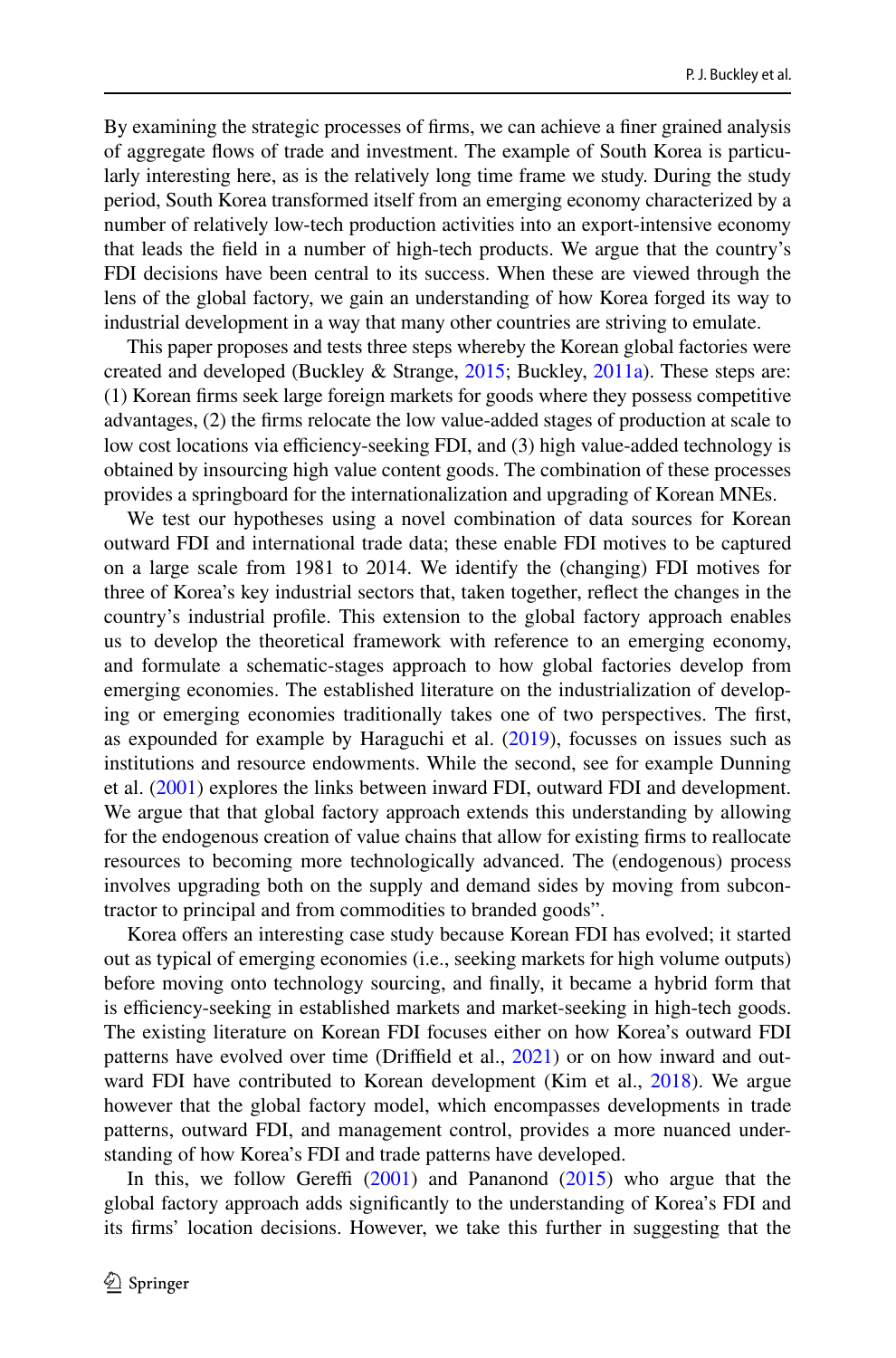global factory concept can explain how FDI penetration of foreign markets, including those of the advanced countries, plays a domestic role in upgrading via technological advances and their international impact (Buckley & Tian, 2017; Buckley, 2011b). In addition, we argue that the approach provides a conceptual structure that, by focusing on the governance of the totality of operations, integrates the relationships between FDI motivation, locations, and the unit values of goods that are traded (as well as trade volume) in the development of Korean global factories. Thus, we seek to extend the existing analysis, which accords newly internationalized frms an essentially passive role within global production systems. We identify when such frms have linked trade and FDI decisions to create new value chains and develop technology, in which they could legitimately be described as having an actively strategic role. Korea offers an interesting test case, having effectively "emerged" during the period of our data. While Korean frms start as emerging economy frms, their FDI patterns, over time, evolve into those more commonly seen in western MNEs.

The dataset used in this paper provides detailed coverage of FDI location choices for specifed motives and combines this with an analysis of the unit value of goods to illustrate the relative price gaps between Korea and its partner countries. This indicates how the technological development disparities between Korea and other countries vary over time. Thus, we can show how Korean trade and investment occurs in a widening set of industrial products as the country progresses through the stages of economic development (Buckley & Strange, 2011; Buckley, 2009b, 2010, 2011b). We discuss these data in more detail below, but our analysis is based on three sectors; electronics, textiles, and steel/metal. In terms of the development of Korea and its FDI, these offer an interesting contrast and, more importantly, are rep resentative of Korea's industrial changes. This data combination is, to the best of our knowledge, novel. It also offers insights into the evolution of the Korean economy.

The remainder of the paper is structured as follows. In Sect. 2, we develop the analysis of the global factory in the context of linking this to FDI motivations. In Sect. 3, we review the literature from which we develop our hypotheses. Section 4 presents the research methods. Section 5 discusses the results, and Sect. 6 concludes.

#### **2 The Concept of the Global Factory**

The global factory structure of modern, networked MNEs is a response to economic, political, technical, and managerial changes in the global economy (Buckley & Ghauri, 2004). Global factories difer from "traditional" integrated MNEs in their network structure and also in their governance, which allows a strategic mix of routine standardized activities that may be internal, quasi internal, and external. Knowledge sourcing from affiliates is combined with the externalization of routine standardized activities to maximize efficiency, flexibility, and responsiveness. Marketing in global factories is combined with information collection and action coordinated by knowledge transferred throughout the networked system. The lead frm acts as coordinator, allowing a diversity of structures throughout the global factory and this diversity becomes a competitive advantage through strategic relationships that develop over time (Buckley & Strange, 2011, 2015).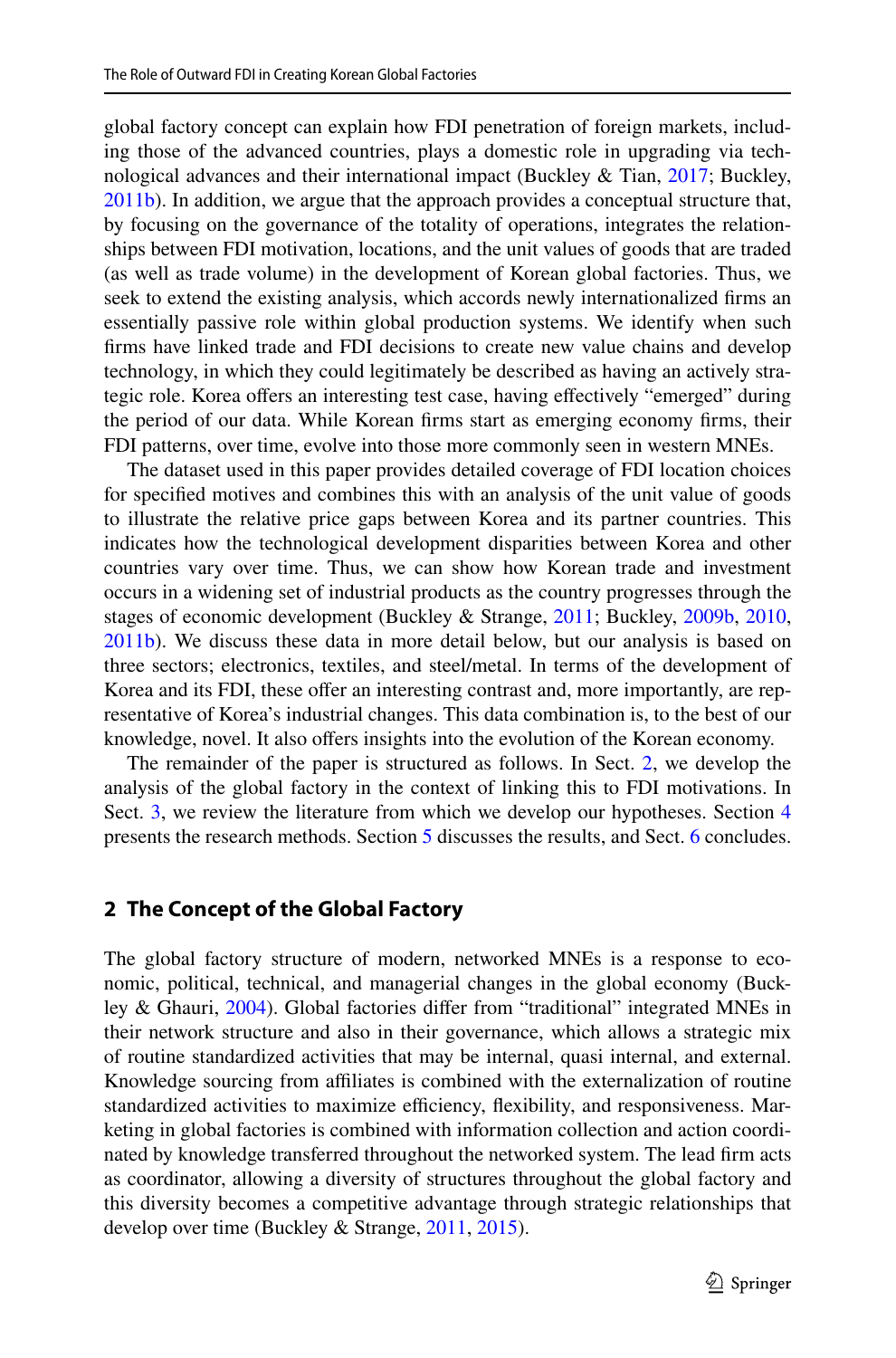This is facilitated by a managerial system that "fne-slices" the "stages" of the operation, making two critical decisions for each stage. These are: (1) where the activity is optimally located and (2) how the operation is controlled and integrated into the global factory, which may be by the market (an outsourcing contract) or by management fat (internally retained and controlled). The governance of the global factory and its strategic decisions on both trade and direct investment have profound implications for the global economy and for the development of sub-units such as nations, clusters of economic activity, innovation, and public policy (including fscal policies and taxation revenues) (Buckley & Strange, 2011; Buckley, 2009b, 2010, 2011b). In an interpretation of the global factories literature, Verbeke and Kano (2015) argue that the global factory concept is crucial to understanding the changes in the global economy, and in particular, to how emerging and transition economies develop. They see the global factory approach as consistent with internalization theory since it ofers insight into the confguration of value chains and inter- and intra-firm linkages. However, the empirical research has to date been carried out at frm/country levels, which may be afected by the subjective viewpoint of the researcher. A good quality dataset can signifcantly mitigate such research bias and provide insight into the how a specifc FDI motive drives FDI location choice. In addition, the FDI determinants impacting FDI location choice by motivation can be more efectively explored.

A key feature of the global economic reorganization presented in the conceptual model of the global factory is the progressive outsourcing by lead frms in the developed countries of their peripheral, frequently low-value, productive functions to low-cost countries and regions, while retaining control of the core nodes of value creation in their home countries. Despite spatially diverse production systems and the fragmented ownership of diferent productive functions, these lead frms have continued to dictate the terms and conditions of other frms' participation in GVCs via diferent types of governance that act upon "at-distance" participants (Buckley, 2009a). Korean headquartered frms thus orchestrate global factories that exploit these opportunities both domestically and internationally.

Thus, we develop a conceptual global factory framework through which we anchor the FDI motivations of South Korean frms to their diferent location choices, while taking into account the development process of South Korean outward FDI based on a "Korean FDI" model (Kim et al., 2018). This allows for a more granular exploration of how South Korean firms exploit different location advantages at different stages of their internationalization. Specifically, Korea's industrial restructuring has led to a geographical spread of outward FDI beyond the simple relocation of production (Kim et al., 2018). This shift toward further growth occurs for two main reasons. First, increasing domestic costs have forced Korean MNEs to seek cheap inputs in order to reduce overall costs. Second, by locating their facilities in developed countries, Korean MNEs can obtain long-term competitiveness by continued upgrading of their frm specifc advantages. Since the explanations behind the investment development cycle (Dunning, 1981) are related to a shift in the industrial structure (Kim et al., 2018), we note, in our consideration of the diferences between the various motives for Korean FDI, that key location factors play a particular role in determining the location choice of frms.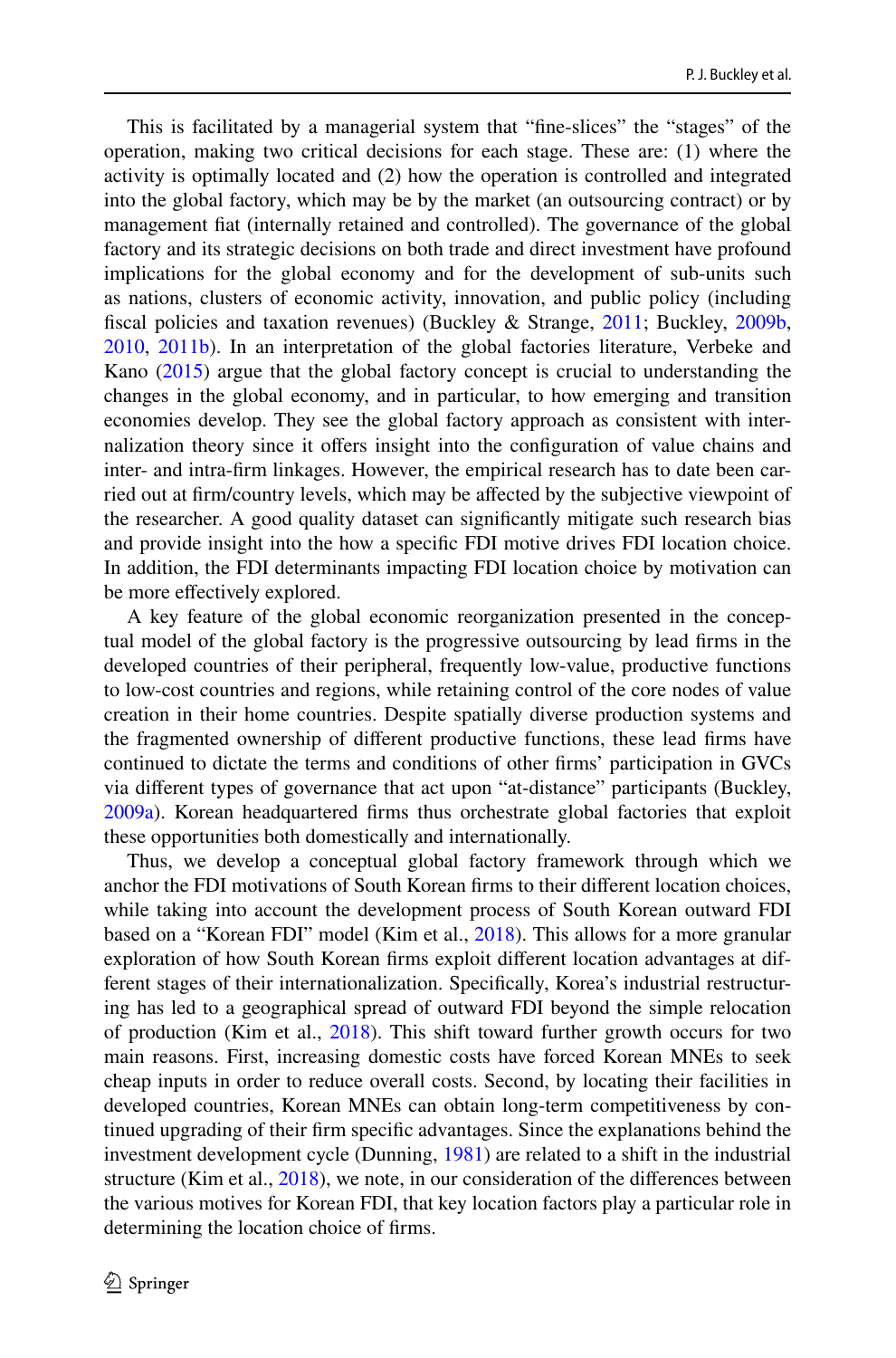

**Fig. 1** Export intensity of Korean Industrial Sectors 1988–2014. Source: Authors' calculation from Korea International Trade Association data

The example of Korea illustrates the links between the notions of the global factory and the existing analysis of the emerging market multinationals. At the start of our study period, Korea's largest export sector was textiles while its electronics industry was, by today's standards, in its infancy. Over time, efficiency-seeking FDI relocated virtually all of Korea's export-focused textile manufacturing to low wage economies, while the electronics sector has gone from technology-sourcing FDI to market-seeking as a frontier technology. Korea's steel industry has, by design, played a major role in the country's development, providing the raw materials that are a key input for many other sectors, such as shipbuilding and advanced manufacturing. It is important therefore to consider economic development via technological upgrading in terms of inter-industry efects as well as intra-industry efects.

In the 1980s, Korea traded mainly in low-tech and medium/low-tech commodities. It gradually moved toward investing in higher technology commodities, with the result that Korea's exports are now concentrated in high-tech products such as semiconductors, telecommunications equipment, displays, and so on. Figure 1 illustrates how the contributions of the individual industry sectors to Korea's exports changed drastically from 1988 to 2014. It can be seen that the primary and light industries' share of total exports reduced dramatically, with textiles in particular fall‑ ing from a high of over one quarter of all Korean exports to less than 5% by 2014. In contrast, the share of high-tech products rose significantly. Interestingly, and importantly in the context of value chains, although Korea's high-tech frms have retained and even increased their output, their production activities are now based in other Asian developing countries (Read, 2002). Thus, for Korean MNEs, although foreign market size remains important, labor costs have become less so as they move up the value chain; furthermore, as they have undertaken technology-sourcing FDI, the unit value of imports has declined.

Specifcally, we seek to understand how Korean industry "moved up" the value chain, as Korean industry was re-orientated and upgraded. In turn, we illustrate how this upgrading stimulated the geographical spread of Korean firms, and led sequentially to changes in the patterns of trade. Further, we consider how the nature of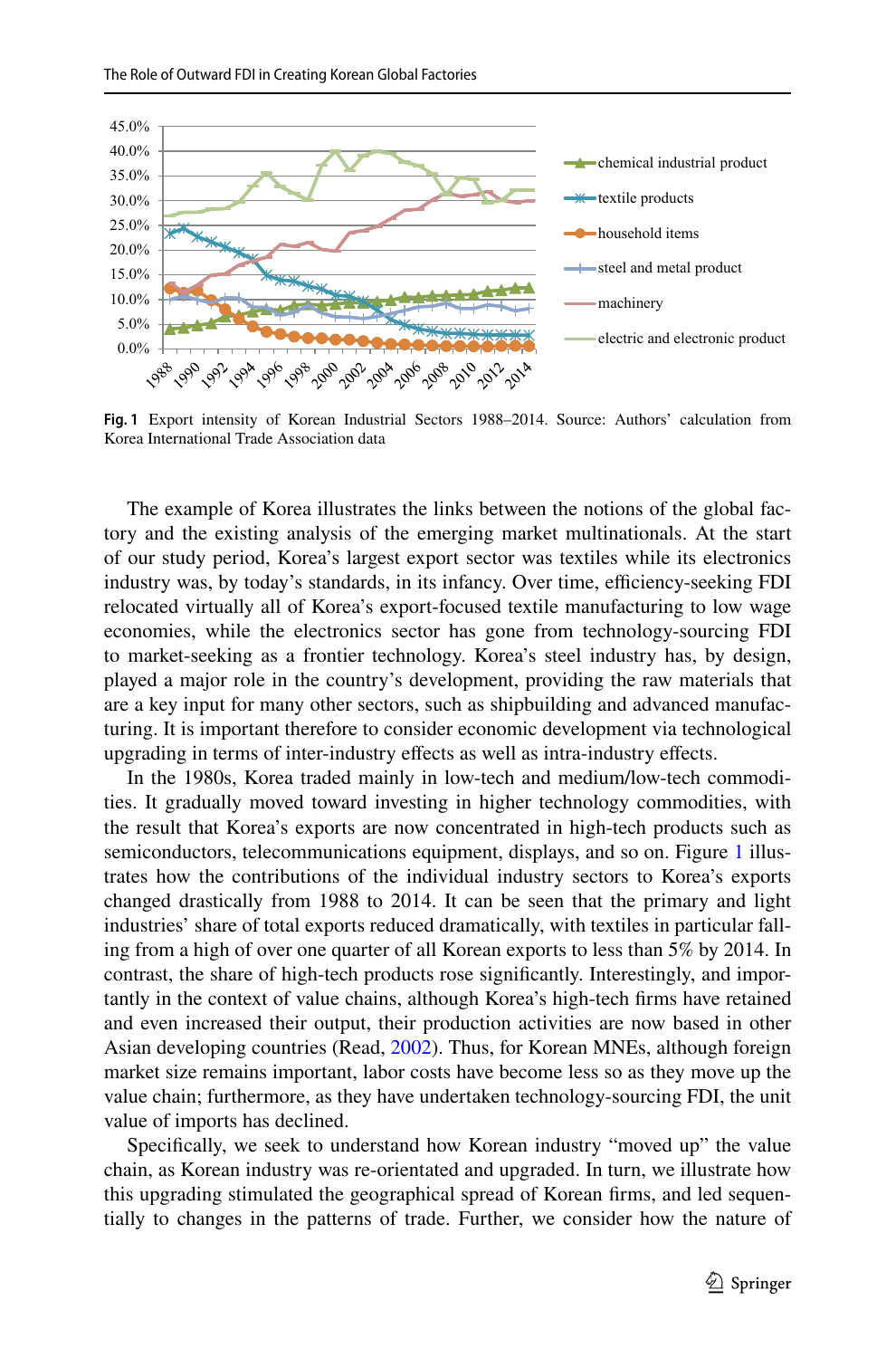activities (in terms of overall contribution to value-added), determines foreign location decisions, linking domestic and international strategies. Building therefore on Buckley (2014), we consider "fne-slices" of the stages of the operation, which we integrate with an understanding of technological upgrading. This creates a schematic-stages approach that is apposite to Korea's emergence onto the world stage and, as such, represents an important extension of the global factory model.

In Fig. 1, we see an increase in machinery and chemical industrial products, with a decline in textiles and household items; this demonstrates two diferent patterns of Korean outward FDI that typically apply to host countries at different stages of economic development. It can therefore be seen that in the context of a changing industrial structure where the levels of domestic wages and technological development are linked, the main labor-intensive and knowledge-intensive industries need specifc internationalization strategies if they are to extend the geographic scope of their frms' activities. Korean frms view the advanced economies as locations where they can beneft from strategic assets such as advanced technology, and the emerging countries as having cost advantages such as low wages (Kim et al., 2018). However, regarding the interconnections in global factories (Buckley & Strange, 2011, 2015) in the context of South Korea, we examine how industry sectors change their FDI locations in the context of their home country's economic development, from which we can explain Korean frms' internationalization strategies over time.

We fnd that Korean outward FDI has developed to combine the advantages offered by different locations. Specifically, we identify that knowledge-intensive industries engage in strategic asset-seeking in developed countries and that laborintensive industries engage in efficiency-seeking in developing countries. We can thus consider the industrial restructuring underlying the Korean FDI model (Kim et al., 2018). Our results suggest that the features of the home country's economic development afect its FDI location choice in terms of motivation over time.

#### **3 The Korean FDI Model**

Korea's cost disadvantages, saturated market, and ferce competition prompted its frms to expand their operations overseas to fnd new markets, to acquire or improve technological advancements, or to fuel research and development (R&D). The sym‑ metrical paths of South Korean outward FDI in developed and developing countries refect the diferent FDI motives. These paths are mirrored by Korea's trade fows, with trade flowing from low-cost locations to both the home and third-party countries, facilitated by market-seeking FDI. Korean market-seeking FDI arises as a sub‑ stitute for exporting; frms invest overseas to avoid trade costs and they therefore establish their production centers closer to their target customers. However, in this study, we argue that one should view FDI, trade flows, and knowledge flows as part of the same system.

Thus, as we demonstrate below, and consistent with the analysis of Verbeke and Kano  $(2015)$  and Verbeke et al.  $(2016)$ , it is essential we identify which activities and technologies Korean frms chose to retain at home, and which were ofshored via subsidiaries to other countries (Kim et al., 2016, 2018). This coordination of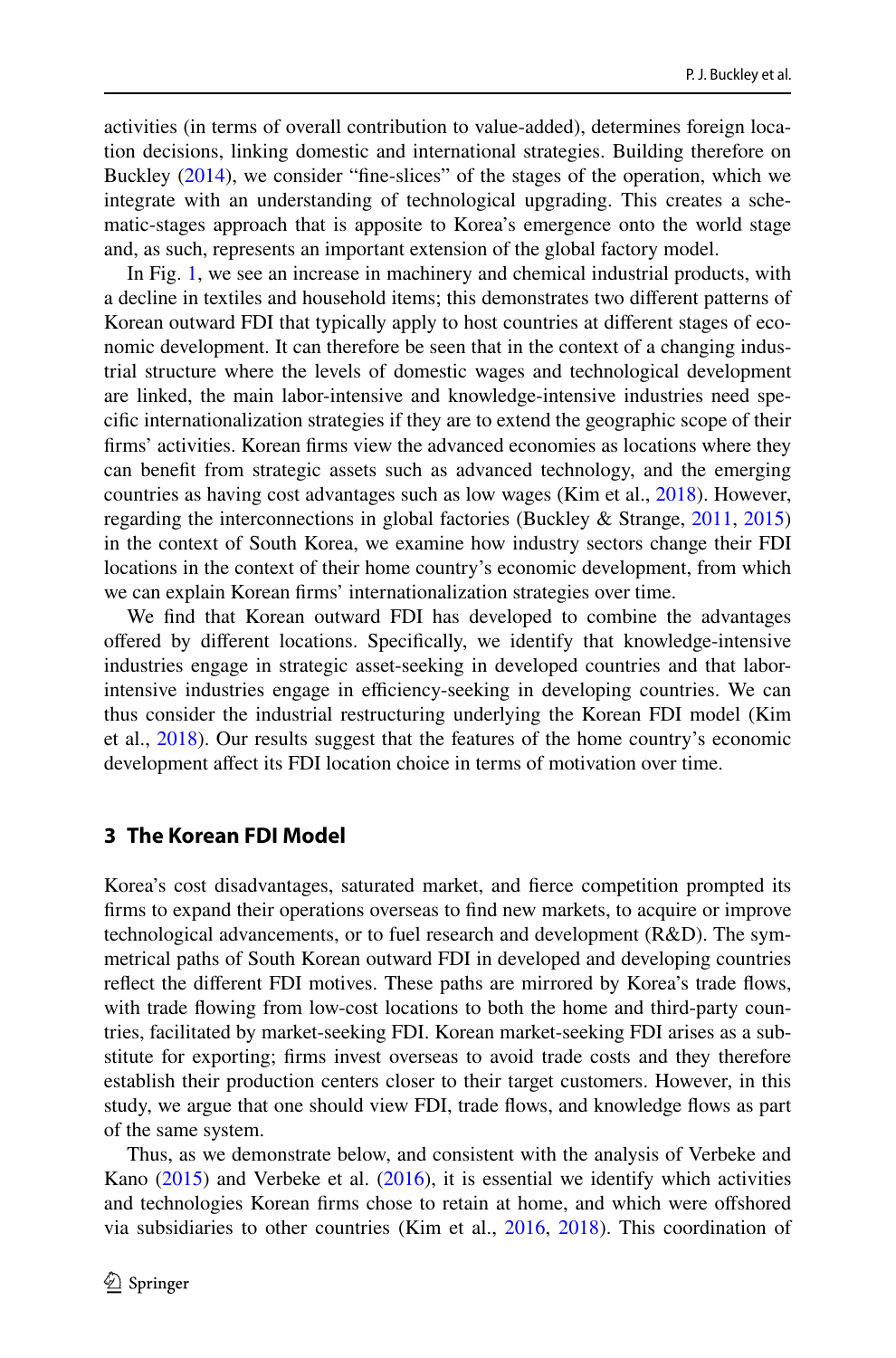value chain activities across geographical space is fundamental to multinational strategy (Mudambi, 2008) and goes far beyond simply swapping the "ownership" for the "control" of activities. For example, relocating a certain sector to a particular host country may reduce or even replace the home country's exports in that sector, if it emerges that FDI is more proftable than exporting. The combination of economic integration of the host country with the specifc characteristics of Korean frms is likely to prompt a particular strategic location choice. An example of this is Hyun– dai's outward FDI to Europe. Production-related FDI initially occurred between 1997 and 2008 and targeted Central and Eastern Europe; however, more recently, sales, service, and the more technical functions have been established in Western Europe. This illustrates the evolution of a global factory network, where activities are carefully separated and their locations are determined accordingly.

We seek to develop this argument in two ways, at both the micro and macro levels. At the start of our time-period (1981), Korea could still be regarded as an emerging economy but by the end of that period, many frms in Korea's high-profle export-oriented sectors were at the global technological frontier. At the micro level, this ofers an opportunity to explore how the global factory concept can explain the inter-related patterns of frstly domestic frm internationalization. Subsequently at the macro level one can explore what this means for economic development as part of a wider industrial strategy.

### **4 Literature Review and Hypotheses Development**

MNEs internalize knowledge-based resources and capabilities, whether in innovation or marketing-related activities, within their frm boundaries in order to ofset the additional costs incurred by operating in a foreign environment (Caves, 1996; Zaheer, 1995). The traditional approach to exploring these issues is to use internalization theory, which offers an appropriate lens through which to evaluate each of these separate relationships (Rugman & Verbeke, 2003). We argue however that it is necessary to move beyond looking at where a frm is positioned within a (regional) value chain to considering how network relationships develop over time. We argue that the global factory concept offers a framework for doing this because it encompasses the governance and the dynamics of interrelationships across the MNE network.

#### **4.1 FDI Motive, the Global Factory and Location Choice**

Our frst hypothesis, therefore, concerns the drivers of FDI by Korean frms in terms of their location choices. Consistent with our discussion above, we argue that the initial stage of market-seeking FDI by emerging market frms is to seek out new markets for what are, typically, standardized products. As the standard analysis of emerging market MNEs (for example, Ramamurti, 2008) outlines, the internal advantages possessed by early stage internationalizers from emerging economies typically derive from economies of scale and cash fow generated at home, which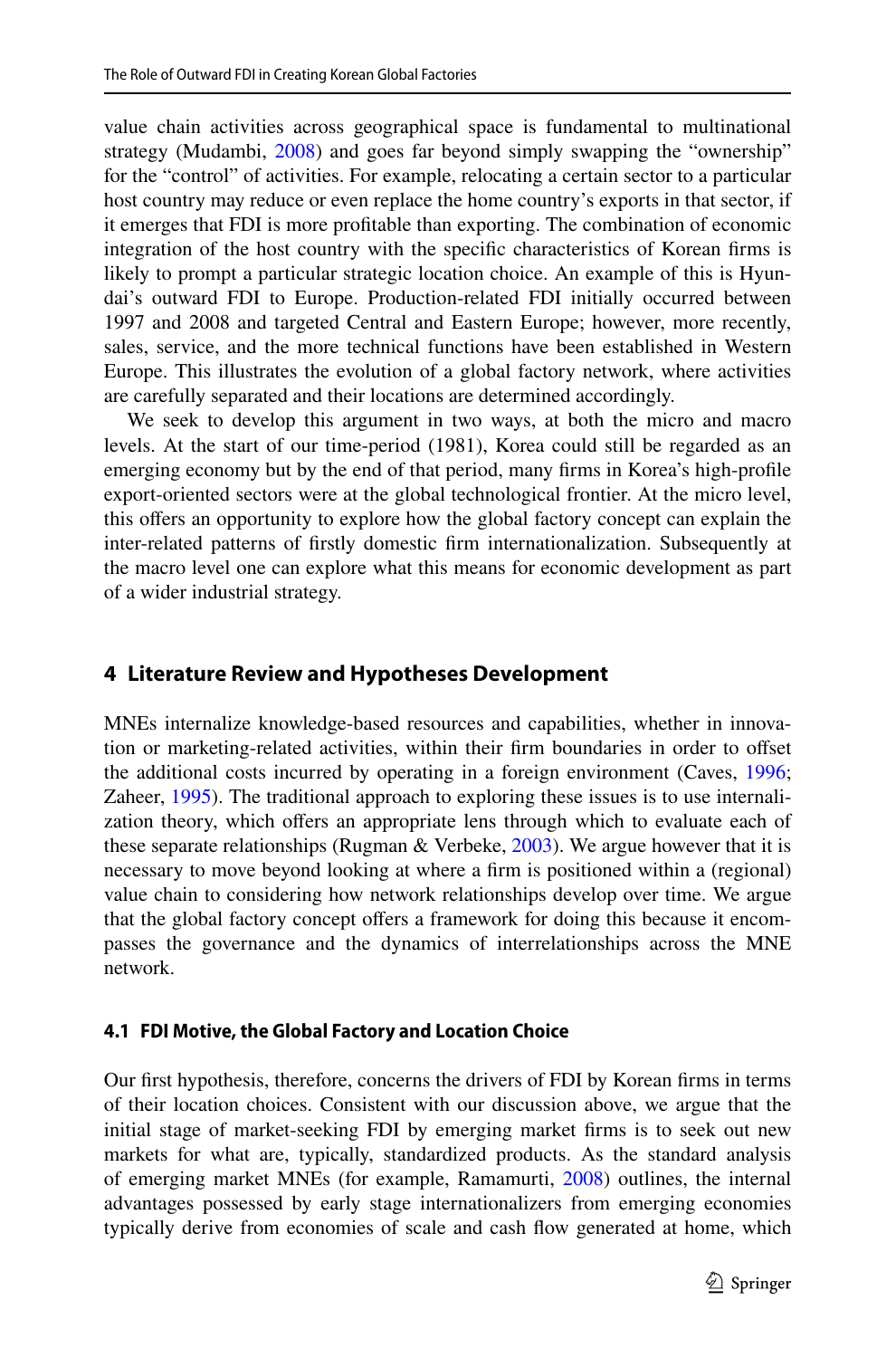they then seek to exploit in new locations. Therefore, initial market-seeking FDI focuses on the locations where frms can replicate these internalized advantages. Then, as their home country develops, they start to engage in efficiency-seeking FDI.

In terms of the economic development process, Dunning and Narula (1996) posit that as emerging countries achieve advanced country status, they move away from labor- or resource-intensive assets to capital- or knowledge-intensive assets. In doing so, they reduce trade costs (e.g., tarifs) by switching from direct exporting to local overseas production. Thus, in terms of market potential, foreign locations that are surrounded by large markets tend to attract more FDI (Head & Mayer, 2004).

This has led researchers to propose various ideas of the "global factory". For instance, authors such as Gereffi  $(1989)$  and Grunwald and Flamm  $(1985)$  drew on predictions of the product life cycle (Vernon, 1966) with their concept of the global value chain, where national specialization in distinct industrial sectors drives the growth of foreign assembly facilities. These authors highlighted the fact that MNEs have established offshore assembly operations to meet the competition of low-cost imports. The global factory, as distinct from this GVC concept, centers round a network of frms that is being directed or orchestrated by a single focal frm, typically the brand owner. The ownership of the product remains with the focal frm for all activities, even when outsourced firms use their own assets to add value to the product. The approach taken by global factory theorizing is that the three stages of the Product Life Cycle Hypothesis (Vernon, 1966) are all part of an integrated global strategy and their strict sequential nature is not followed; thus, innovation, the development of exporting and FDI into rational foreign market servicing strategies, and the seeking out of low-cost labor through offshoring investments occur simultane– ously and are interlinked. As we shall see, Korean global factories access high level technologies by foreign procurement rather than via in-house innovation, provid‑ ing another example of the need to look at frm-level strategies rather than just the aggregated fows of trade and investment.

Overall, this suggests that FDI location decisions are driven by the global factory's need to seek large foreign markets for standardized products. This leads to hypothesis 1.

Hypothesis 1: *Korean OFDI in standardized products is aimed at large foreign markets.*

#### **4.2 Global Factories and Technological Development**

Our second hypothesis concerns the development of global factories by Korean firms as they move up value chains. As this occurs, firms engage in efficiencyseeking investments, driven by the objective of obtaining cost advantages by operating in diferent countries. Essentially the MNE is striving to reconfgure its activities internally due to increasing costs in the home country. They try to max– imize their efficiency and rationalize their operations by investing in target locations. Firms in sectors where unskilled or semi-skilled labor is a signifcant factor in the costs of production seek to increase their cost efficiency by setting up in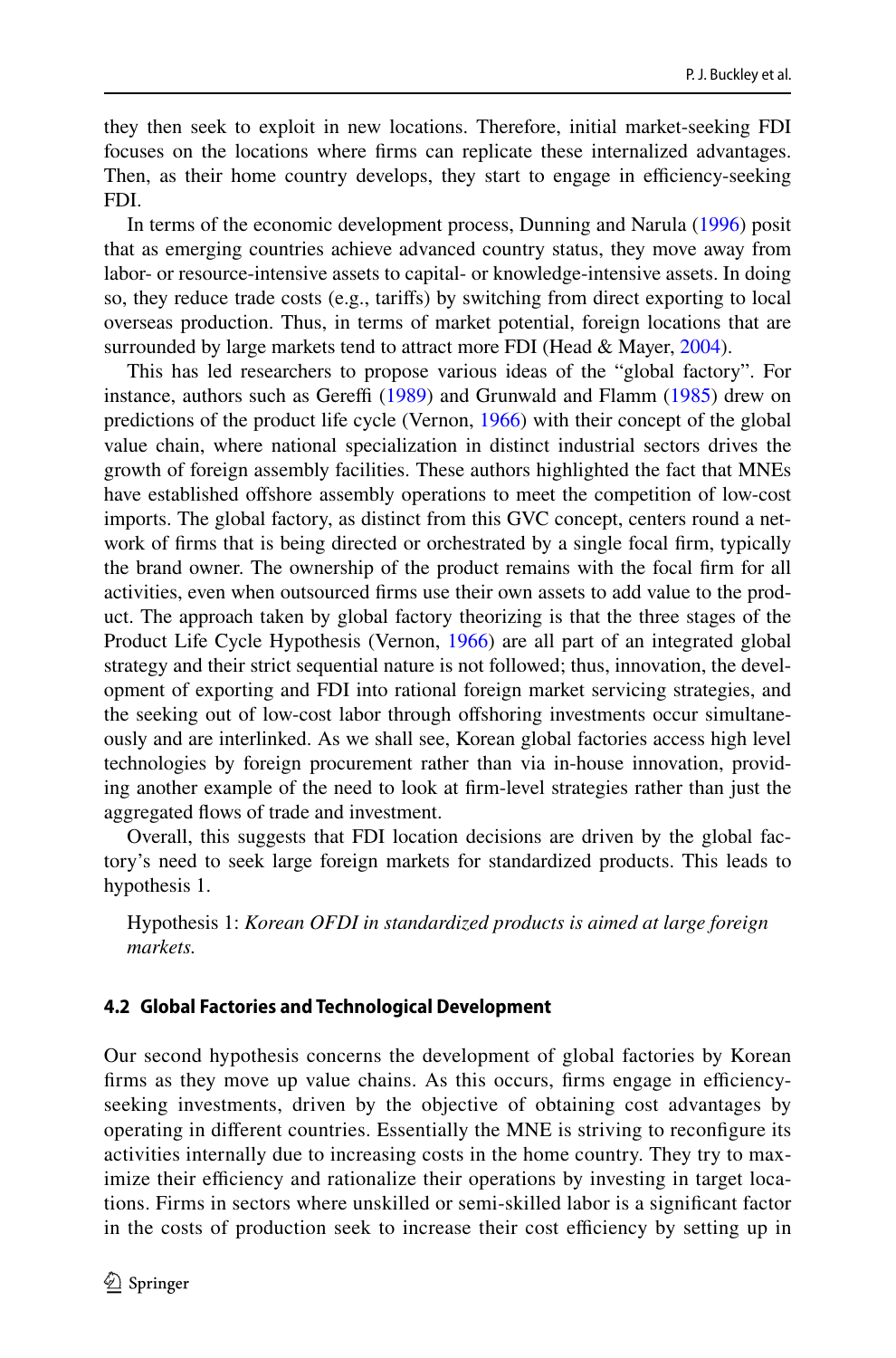low-cost locations. Common examples are US investment in Mexico, and north and western European investment in eastern European countries; in both cases, frms wish to take advantage of the cheap labor available abroad. In the case of Korea, the textile industry has been making cost-reduction investments in foreign markets since the 1980s. China was initially the strategic location for efficiencyseeking Korean textile frms. However, as China's wages increased, this location became unviable (Kim et al., 2016) prompting frms such as Hansae, Hyosung, and H&H Textiles to invest in Vietnam and India between 2010 and 2015; frms could thus reduce operating costs and target local markets. However, they kept their higher technology activities at home, where they also diversifed away from textiles (e.g., Hyosung's operation in Korea produces transformers).

The global factory approach, we argue, is a feature of both technological upgrading at home and the desire to transfer ownership advantages to lowcost locations. This allows frms to overcome the liability of foreignness abroad (Caves, 1996; Zaheer, 1995), and to invest in knowledge generating assets, such as innovation-related or marketing-related activities at home, this improving international competitiveness. As a result, value chains are fnely sliced and activities are dispersed to locations where MNEs can produce most efficiently. This implies that location advantages must be considered more carefully (Azmeh & Nadvi, 2014). As the global economy has become more interlinked, firms from emerging economies have sought to establish new global value chains, distinguishing between their existing locations, new cost locations, and locations for product development. Such frms follow similar but distinct patterns of development to those previously characterized (for example, Mudambi, 2008). Understanding the governance of global value chains is essential to analyzing the methods by which frms from emerging or newly emerged economies gain access to global markets (Gereffi et al.,  $2005$ ; Johns et al.,  $2015$ ).

A country's set of locational assets broadens as its economic development progresses. Countries move away from labor- and natural resource-intensive assets to capital-intensive and (eventually) knowledge-intensive assets, as they upgrade from emerging country to advanced country status (Dunning & Narula, 1996). While this has been explored at length at the country level (in terms of economic development) and at the frm level (in terms of technology sourcing and transformation) the role of changes in GVCs has been less scrutinized. The traditional literature argues that global production networks are often driven by "lead firms", who locate their different activities in optimal locations (Gereffi, 1994). Lead firms are the players with the authority and power to dictate the allocation of resources within GVCs (Gereffi, 1994). Value addition is higher at the extremities of the value chain. These are the activities most likely be internal– ized. Value addition at the upstream end derives from R&D knowledge generated from basic and applied R&D activities. Toward the downstream end, higher value addition is possible when knowledge accumulates through activities such as marketing, advertising, and brand management, as well as logistics and after-sales services (Mudambi, 2007, 2008). Manufacturing and other standardized activities generally do not gain these value-added boosts and are much more likely to be outsourced.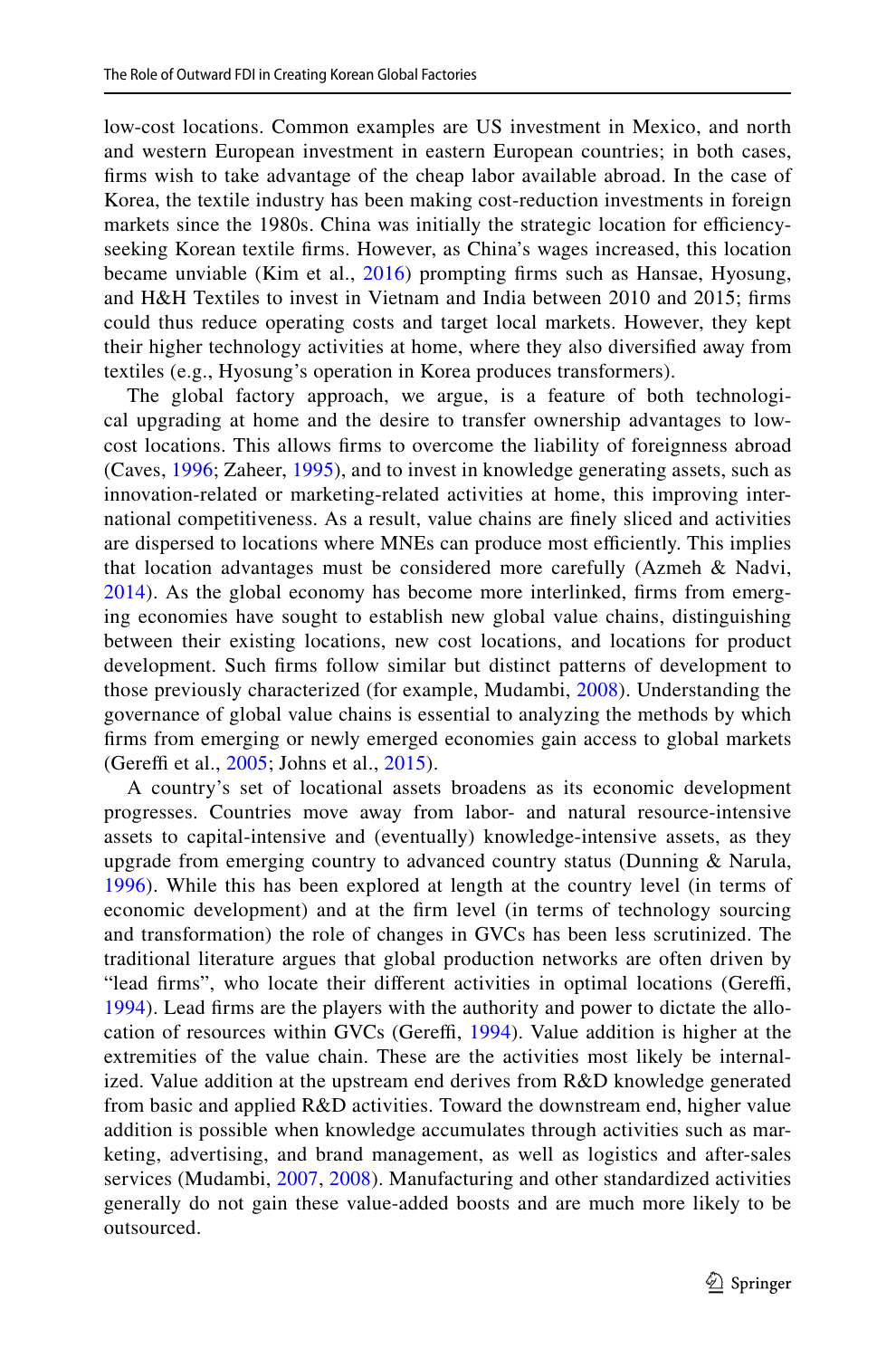We suggest that the Korean global factories are following the path established by the Japanese global factories of the 1980s and 1990s, who moved their low-cost activities to other parts of Asia. But there is a distinction in that this has occurred alongside technological upgrading at home, facilitated by technology-sourcing FDI elsewhere (Enderwick & Buckley, 2019). Indeed, in this regard, Korean firms' activities difer from the standard models of ofshoring carried out by Western frms.

Thus stage 2 of creating the global factory is that Korean frms seek to relocate their low value-added activities abroad. As the frms move up the value chain and labor becomes a smaller component of value-added, this becomes less important.

Hypothesis 2: *Korean OFDI seeks to relocate low value-added activities into low-cost foreign locations.*

#### **4.3 Global Factories and Technology Sourcing**

Our fnal hypothesis concerns creation of the global factory through the motivation for technology sourcing. The traditional GVC literature describes a process where lead frms retain responsibility for knowledge-intensive and higher value-added activities, while the more standardized activities of production are shifted to lowercost producers in the emerging economies through internationalization strategies that combine offshoring and outsourcing patterns (Contractor et al., 2010; Henderson et al., 2002; Mudambi, 2008). However, the rapid economic development of the past few decades has enabled emerging market multinational enterprises to expand beyond their borders (Pananond, 2015). There is an established literature within international business, and particularly in international economics, that links imports, most notably of high-tech products, to productivity growth at home. This literature (e.g., Coe & Helpman, 1995; Henry et al., 2009) argues that trade, particularly in capital goods, can be transformative in terms of productivity improvements and technological development in the home country.

Building on Kano (2018) and Kano et al. (2015), we seek to infuse our comprehension of FDI fows with an understanding of the importance of *what* is traded within the global factory setting. While GVCs that lack a central coordinator are unstable and transient, Kano  $(2018)$  and Kano et al.  $(2015)$  argue that a global factory-type network is more likely to emerge when there exists a lead frm who is able to act as a "joint value orchestrator and a social broker". We argue that frms have a greater incentive to play this role if their internationalization is linked to an upgrading strategy that enables them to engage in higher value-added activities. This aspect reinforces the need to integrate asset-accumulation FDI into the upgrading process of firms. Thus, the nature of the goods that are internationally traded becomes crucial to (our understanding of) the global factory setting.

Extending this, and building on the work of Buckley (2011a, 2011b) and Buckley and Strange  $(2015)$ , we argue that the nature of the importing firm's firm-specific or ownership advantage is also critical. Lee and Gereffi  $(2015)$ , looking at absorptive capacity, point to the importance of moving up value chains and argue that, for emerging economy frms, this mobility remains elusive. It can, however, be achieved by firms that have sufficient firm-specific advantages, which may be acquired in the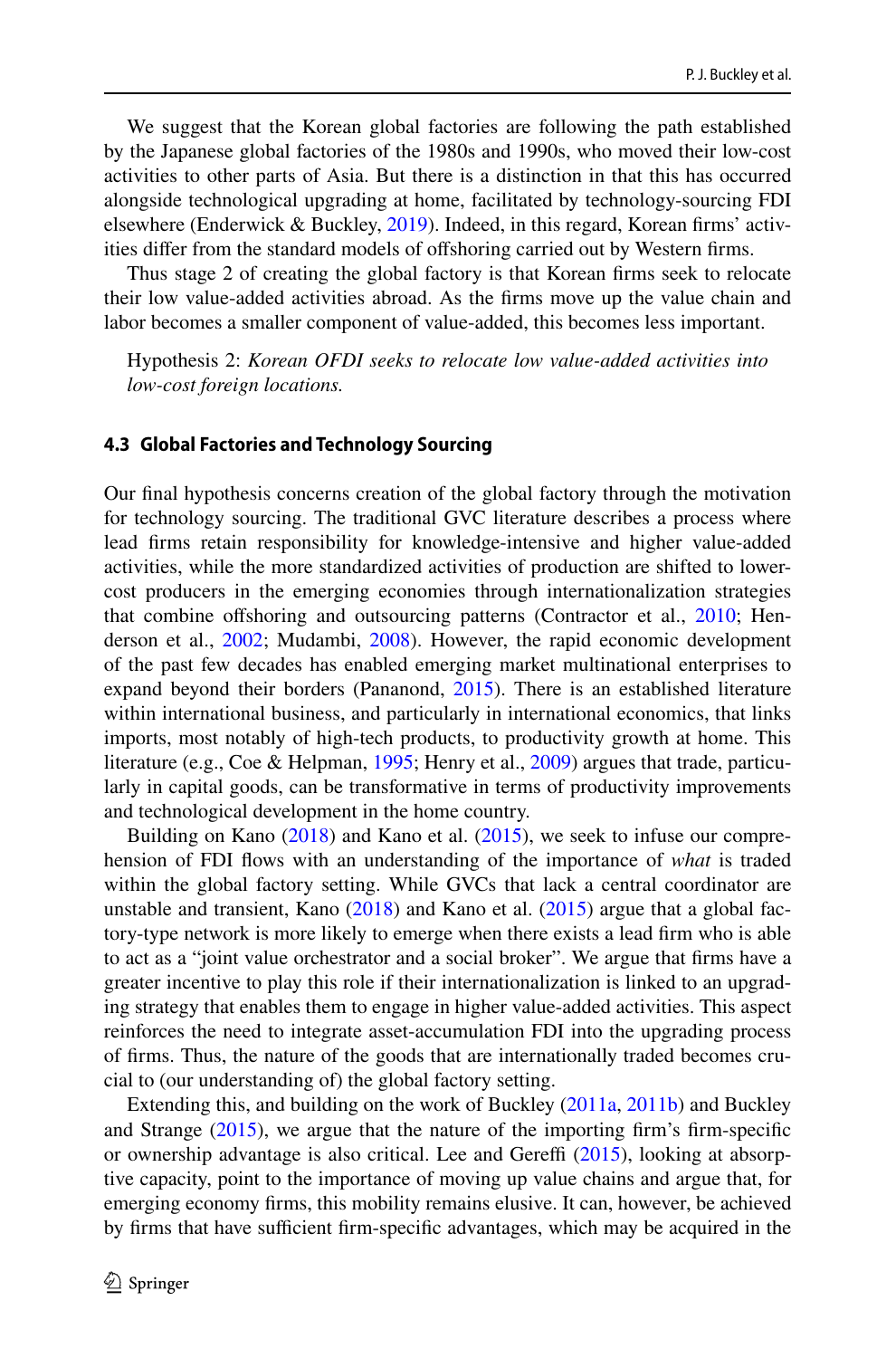short-term by importing high value products. The literature on international knowledge sourcing assumes that importing high value products not only leads to productivity improvements at home, but also to technological upgrading. While this process is described in the development economics literature (Ponte et al., 2014) it is seldom explored in depth, a notable exception to this being the recent work of Kee and Tang (2016) on China, which points to the extent to which Chinese frms have undergone this technological transformation and thereby increased the value of their exports.

We offer an extension to this proposition by exploring the outcomes of these knowledge flows and how the MNE evolves over time. We demonstrate that the global factory model can explain trade fows as well as knowledge fows, in that technological upgrading at home will lead to the relocation of activities.

Against this background, we argue that one must not focus simply on the process of how international trade facilitates technology, nor on the characteristics and determinants of knowledge-seeking behavior; one must also consider the importance of what is traded, and how changes in these trading patterns may facilitate technology upgrading at home.

This leads us to the third stage of creating the global factory, where Korean frms source technology by controlling and managing the imports of high value goods. It must be noted here that these imports have started to decline as Korean frms have developed and become less reliant on sourcing technology from abroad.

Hypothesis 3: *Korean OFDI is associated with technology in-sourcing by importing high value added goods.*

## **5 Hypothesis Testing**

Our empirical approach relies on a dataset that is unique in the precision with which it identifies FDI motive and the unit value of traded goods. These two attributes enable us to distinguish between high- and low-value imports within sectors, allowing us to link foreign investment strategy to what these firms trade. Therefore, our empirical analysis considers the relationship between outward FDI destinations by motive and trade destinations by unit value. In their analysis of value chains, Mudambi and Puck (2016) argue that the need to understand GVCs "as implied by resource- and knowledge-based perspectives" highlights the need for further research on the interaction between internationalization and technological development, in the context of the location of diferent activities. We consider the concept of the global factory to be at the crux of this research stream, since it incorporates Mudambi and Puck's (2016) suggestion of gaining insights from both "internal and external value chains" and extends, for example, Schmeisser (2013).

In order to test our hypotheses, we use two baseline models to investigate the drivers of FDI patterns by motive and industrial sector. We also interact key variables with a time trend to explore whether the importance of certain phenomena has changed over time. As we explain in detail below, we make use of a unique official data set that includes specifc details about the motivation of frms for undertaking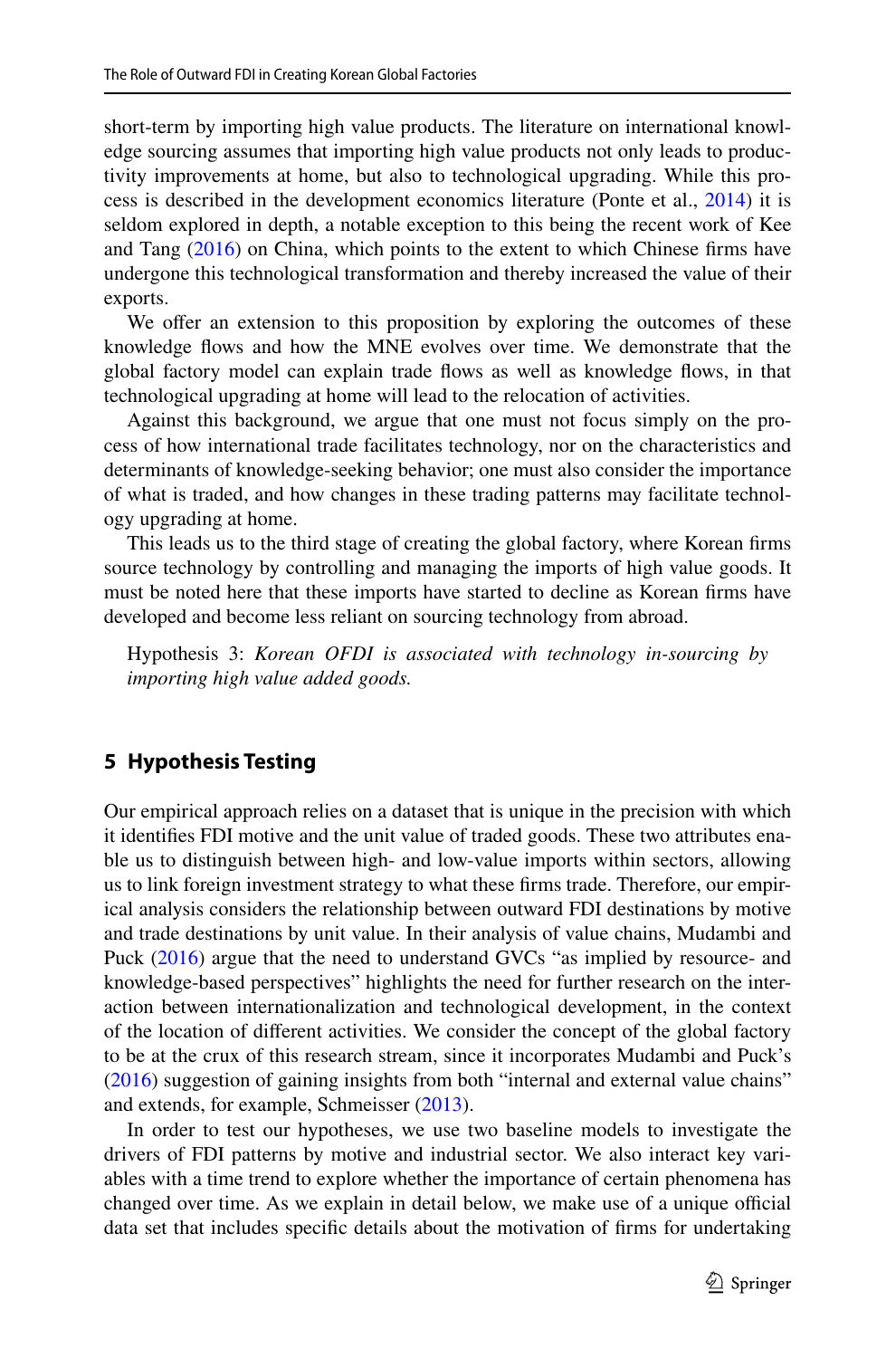FDI. Thus, we can link our conceptual analysis regarding the emergence of Korean dominated global factories to the empirics of FDI motivation. As Fig. 1 demonstrates, South Korean labor-intensive and knowledge-intensive industries need specifc internationalization strategies to extend the geographic scope of their frms' activities, given the changing industrial structure, linkages to domestic wage level, and technological development. We therefore choose three main industries that represent features of Korea's economic development and correspond to the country's economic development history. These industries are textiles (whose share of total exports reduced dramatically during the study period), electric and electronic prod– ucts (which has highest share over all other industries), and the steel industry (which increased steadily to remain stationary at around  $10\%$  of Korea's exports<sup>1</sup>).

Our models draw on traditional approaches for modelling FDI fows, based on ownership and location advantages, linking frm level variation to the well-known gravity model of FDI (Leamer & Storper, 2014), as applied empirically by Bhaumik et al.  $(2010)$  and Driffield and Munday  $(2000)$ ; it also takes into account the changing nature of Korean frms (Kim et al., 2016).

The models test for the motives/industrial sectors of outward investment and host location attractiveness. Our control variables build on the standard literature, being labor force ability proxied by average wage and education levels, and research and development (R&D). R&D expenditure captures the resources allocated to innovation activities, and is an important control for explaining technology-sourcing (e.g., Drifeld & Love, 2007). Market size variables, such as GDP and GDP per capita (Grosse & Trevino, 1996; Kyrkilis & Pantelidis, 2003; Stone & Jeon, 1999) are also included. We extend these standard control variables by including the unit price value of traded goods, specifc to the sector concerned.

Thus, our final model is developed from the standard gravity approaches to modelling FDI empirically (e.g., Chen et al.,  $2019$ ; Witte et al.,  $2017$ ), extended to differentiate FDI by motive. We examine the outward FDI of three South Korean sec‑ tors that are, taken together, representative of the country's industrial restructuring points. Our focus on Korea's textile, steel/metal, and electric/electronics sectors explores the salient ways in which they change over time. Thus, the dependent variables are the FDI fows across three industrial sectors, diferentiated by FDI motive, modelled as the total FDI flows of industrial sector s in country c in year t.

$$
FDI_{ct}^{s} = f(GDP \text{ ct, GDPPC ct, WAGE ct, R&D ct, EDU ct,}
$$
  
 
$$
EXPORT_{ct}^{s}, EXUNIT_{ct}^{s}, IMPORT_{ct}^{s}, IMUNIT_{ct}^{s})
$$
 (1)

The dependent variables are  $FDI^s_{ct}$ , representing FDI of motive type s (efficiencyseeking, market-seeking, technology-sourcing). GDPPC denotes GDP per capita; WAGE is the wage level of the host country; R&D is R&D expenditure total (% of GDP); EDU is tertiary education (% of labor force); EXPORT measures the total value

Korea's leading steel firm, POSCO, was created by the Korean government in the 1960s with the specific objective of making Korea self-sufficient for steel. It is currently the world's fourth largest steel producer, and is listed in the top 150 in the Fortune Global 500.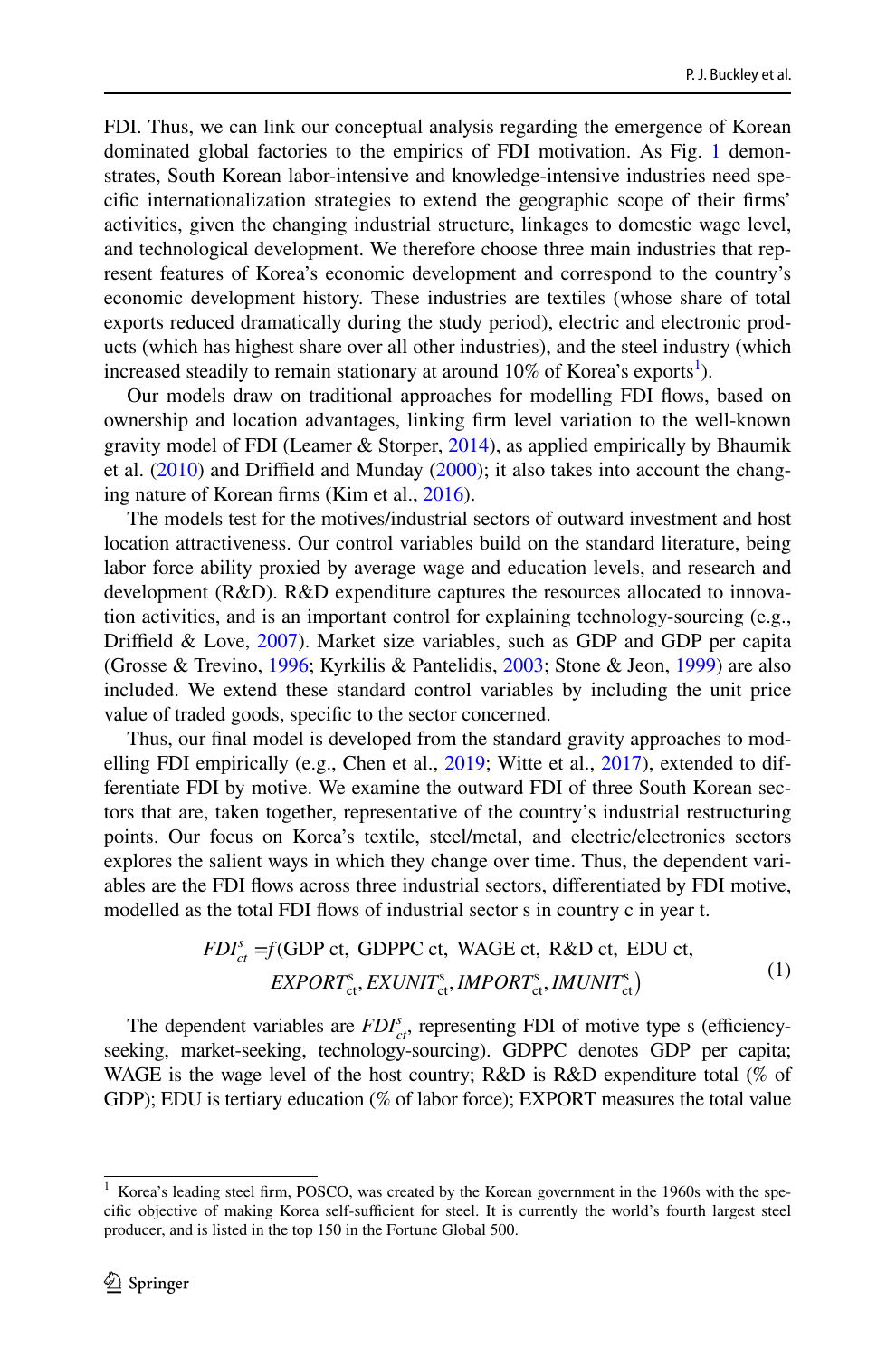| Name             | Description                                                                                                 |
|------------------|-------------------------------------------------------------------------------------------------------------|
| TXFDI            | (Log of) FDI of textile industry                                                                            |
| <b>STFDI</b>     | (Log of) FDI of steel and metal industry                                                                    |
| <b>ELFDI</b>     | (Log of) FDI of electric and electronics                                                                    |
| <b>MKFDI</b>     | (Log of) market-seeking FDI in electric and electronics                                                     |
| <b>TECHFDI</b>   | (Log of) strategic asset-seeking (tech-seeking) FDI in electric and electronics                             |
| <b>EFFDI</b>     | (Log of) efficiency-seeking (low wage) FDI in electric and electronics                                      |
| <b>GDP</b>       | (Log of) total GDP in US dollars PPP                                                                        |
| <b>GDPPC</b>     | (Log of) GDP per capita in US dollars PPP                                                                   |
| WAGE             | (Log of) average wage in US dollars PPP                                                                     |
| R&D              | (Log of) R&D expenditure total (% of GDP)                                                                   |
| <b>EDU</b>       | (Log of) tertiary education (% of labor force)                                                              |
| TX EXPORT        | (Log of) export total value of textile items between Korea and the host country (US dol-<br>lars PPP)       |
| <b>EXUNIT</b>    | (Log of) export unit price of textile items between Korea and the host country (export<br>total/weight)     |
| <b>IMPORT</b>    | (Log of) import total value of textile items between Korea and the host country (US dol-<br>lars PPP)       |
| <b>IMUNIT</b>    | (Log of) import unit price of textile items between Korea and the host country (import<br>total/weight)     |
| <b>ST EXPORT</b> | (Log of) export total value of steel items between Korea and the host country (US dollars<br>PPP)           |
| <b>ST EXUNIT</b> | (Log of) export unit price of steel items between Korea and the host country (export total/<br>weight)      |
| <b>STIMPORT</b>  | (Log of) import total value of steel items between Korea and the host country (US dollars<br>PPP)           |
| <b>ST IMUNIT</b> | (Log of) Import unit price of steel items between Korea and the host country (import<br>total/weight)       |
| <b>EL EXPORT</b> | (Log of) export total value of electronics items between Korea and the host country (US<br>dollars PPP)     |
| <b>EL EXUNIT</b> | (Log of) Export unit price of electronics items between Korea and the host country<br>(export total/weight) |
| <b>EL IMPORT</b> | (Log of) import total value of electronics items between Korea and the host country (US<br>dollars PPP)     |
| <b>EL IMUNIT</b> | (Log of) import unit price of electronics items between Korea and the host country<br>(import total/weight) |

**Table 1** Description of variables

of exports to each country; EXUNIT measures the export unit price of each sector's items from Korea to the host countries; IMPORT measures the total value of imports from each country; and IMUNIT measures import unit price of each sector's items from the host countries (see Table 1).

In addition, we are able to relate this empirically to FDI destinations by motive. For the electronics sector, we are able to distinguish FDI motive, and we thus estimate three distinct models with the dependent variables being the FDI totals for three diferent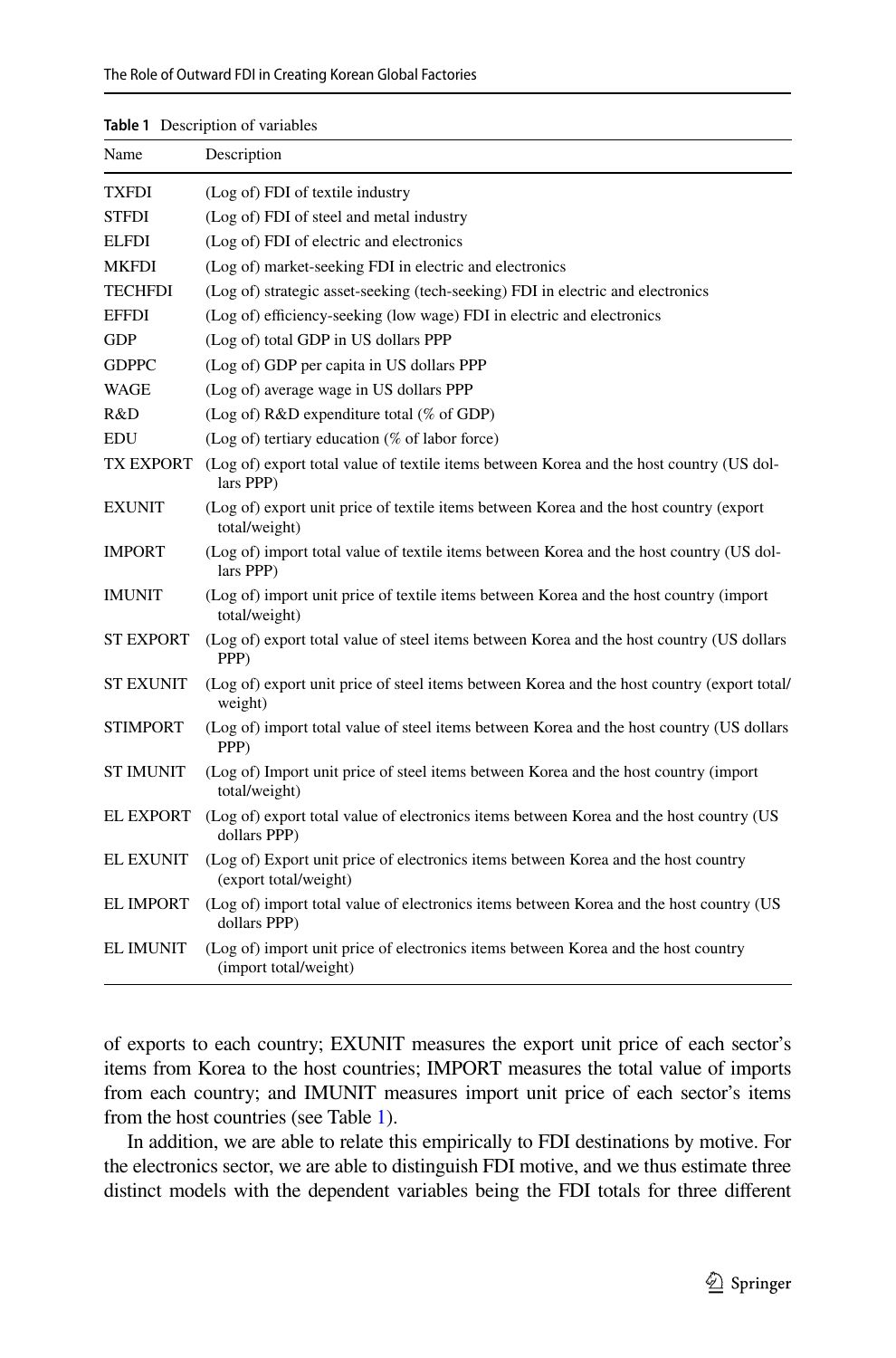motives in the electronics sector: efficiency-seeking (low wage locations), market-seeking, and strategic asset-seeking (technology). Thus:

$$
FDIcti = f(GDP ct, GDPPC ct, WAGE ct, R&D ct,
$$
  
EDU ct, EXPORT ct, EXUNIT ct, IMPORT ct, IMUNIT ct) (2)

Finally, in order to capture changes that have occurred over time, we interact our three main variables of interest (wage costs for efficiency-seeking FDI, GDP for market-seeking FDI, and the unit value of imports) with a time trend to explore whether the importance of these effects have changed as Korean firms have developed. Consistent with Korea's outward FDI development (Kim et al., 2018), our empirical analysis investigates the role that key location factors play in the configuration of global factories. In doing so, we seek to link OFDI to both the volume and unit value of exports and imports. This allows us to capture the importance of what precisely is traded internationally, in terms of explaining the locations of, say, market-seeking or technology-seeking FDI.

We have unique data derived from official sources, the first of which is the Korean Exporting Import Bank  $(EXIM<sup>2</sup>)$ . EXIM manages international capital data from Korean frms that participate in foreign investment. Korean foreign exchange legislation dating back to 1968 states that any company wishing to engage in foreign direct investment must submit documents to the Korean Banks that include details of the exact location of its subsidiaries, the total amount of FDI, its investment motivations, industrial area, and so on. Thus, data from EXIM show the total FDI amounts and the number of local subsidiaries, and these are categorized by motive, host country, and industry sector. The data are then aggregated by EXIM to sectoral level, such that for each sector we have detailed information on FDI location, volume, and motive for the period 1980–2017. Since the data on motives map directly onto the typology of Dunning (1993), we are able to identify Dunning's FDI motives: market-seeking, resource-seeking, efficiency-seeking, and technologyseeking at sectoral level across time.

The second dataset comes from the Korean International Trade Association (here‑ after called KITA). KITA manages international trade data from South Korean frms that participate in international trade to all other countries from 1980s to date. The data show the total amounts of exportation from and importation to South Korea. The dataset also includes the unit value of what is traded at sector level, allowing us to capture, by product classifcation, whether high value or low value activities are imported or exported by the frms engaged in FDI. We present the summary statistics and correlations between the variables in Table 4, Appendix 1 and Table 5, Appendix 2.

<sup>&</sup>lt;sup>2</sup> EXIM data have been collected in a consistent manner since 1968, and crucially include stated FDI motive data by sector. As the stated motive infuences neither the level of support the frm might receive nor its ability to obtain fnance or credit, there is no reason for the frm to misrepresent its intentions. Although EXIM collects these data at the level of the investment, they are reported at the sectoral level. This allows us to link data directly to other sectoral data.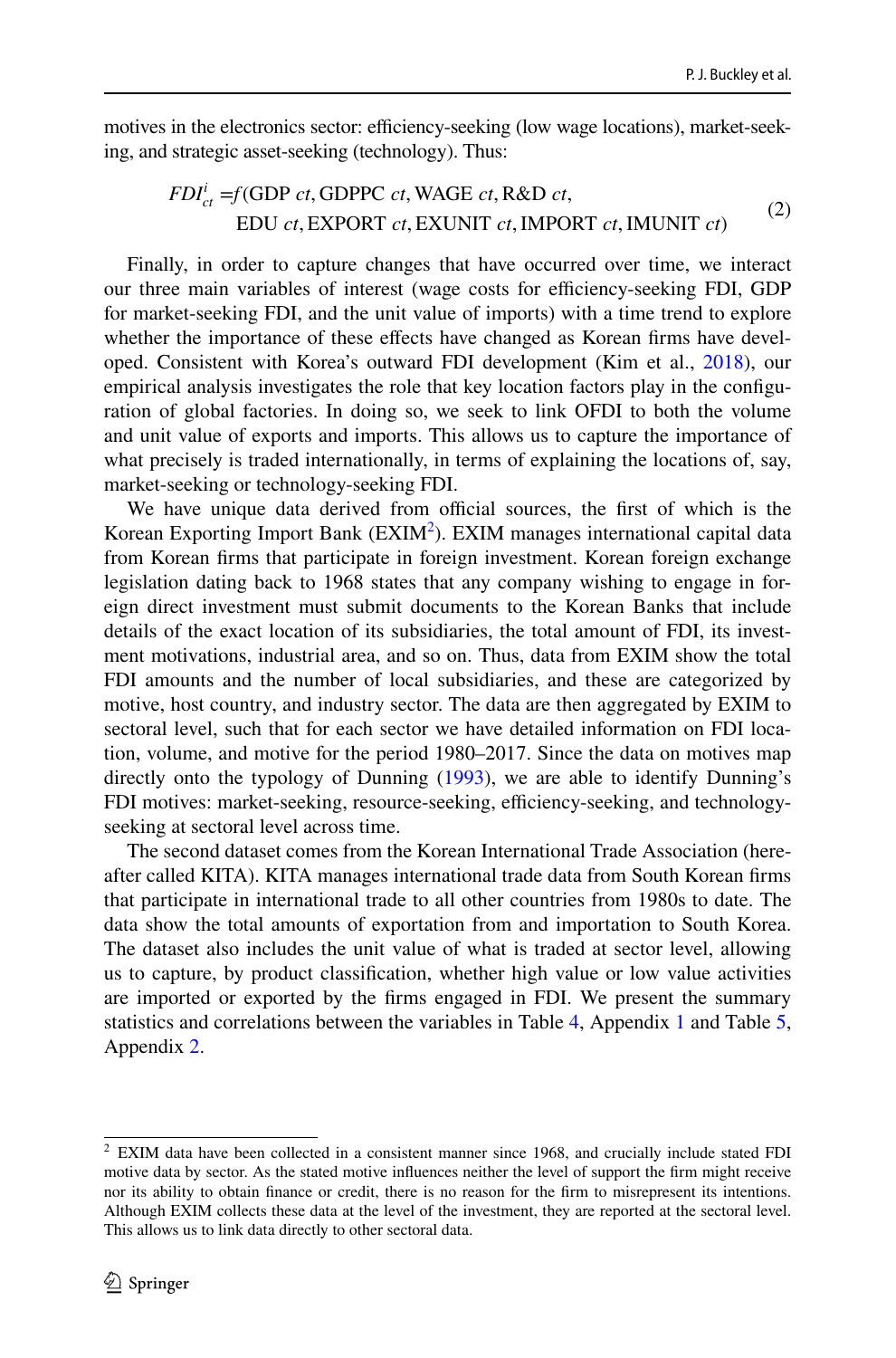Variants of the models presented in Eqs.  $(1)$  and  $(2)$  are relatively standard within the outward FDI literature that seeks to explain variations in FDI at the frm level. While our focus in terms of the hypotheses is on the trade variables, variables such as GDP, GDP/head, human capital, and innovation are standard controls in such models (see for example, Cheng & Kwan, 2000; Belderbos & Carree, 2002; Head & Mayer, 2004; Kang & Lee, 2007). However, these models present a number of econometric problems. Firstly, the trade variables are potentially co-determined with the FDI term, in that one may consider engaging in efficiency-seeking FDI in a country when importing is easier, or one may engage in resource-seeking in a country from which one already imports resources. We therefore need an estimator that allows for this potential endogeneity.<sup>3</sup>

According to Roodman (2006), the system GMM may be used to improve efficiency of estimators as well as to avoid the fnite sample biases that result from a weak instrument. Roodman also states that the system GMM is useful in situations where there are short time periods and a large number of samples, distributed fxed individual effects, endogenous regressors, and heteroscedasticity and serial correlation of individual disturbances. He adds that the two-step GMM estimator is efficient and robust to any patterns of heteroscedasticity. Arellano and Bond (1991) have also noted that while the two-step GMM results in an apparent gain of precision, this precision may refect a downward fnite sample bias. Blundell and Bond (1998) suggest that the asymptotic standard error in the two-step GMM can have severe downward bias in small samples. We therefore adopt the approach suggested by Windmeijer  $(2005)^4$  to address this issue. The issue of instrument validity we discuss below.

## **6 Results**

The results in Table 2 show drivers of FDI by Korean firms across sectors of interest While there is some variation across the models, to which we will return in due course, the control variables behave very much as expected, and the fndings are consistent with the literature discussed above. GDP is largely significant in explaining FDI location, and labor costs deter efficiency-seeking FDI even though human capital typically attracts FDI. The results however highlight certain characteristics of South Korean frms' foreign investments.

The results suggest that GDP is important for the textile and steel/metal sectors, and is also important overall for electronics although as one would expect, "market size" as measured by GDP is not significant for efficiency-seeking FDI or technology-sourcing FDI. Total volumes of exports and imports are significant in explaining FDI in textiles, suggesting that trade and FDI in this sector are complements. This suggests that it is openness and existing trade relationships, rather than value,

<sup>&</sup>lt;sup>3</sup> While standard tests for endogeneity marginally fail to reject the hypothesis of weak exogeneity, we retain this estimator to avoid over-stating the potential effects.

 $4$  Windmeijer (2005) showed that in a Monte Carlo panel data study, this generated a more accurate estimate of the correct variance, leading to more accurate inferences.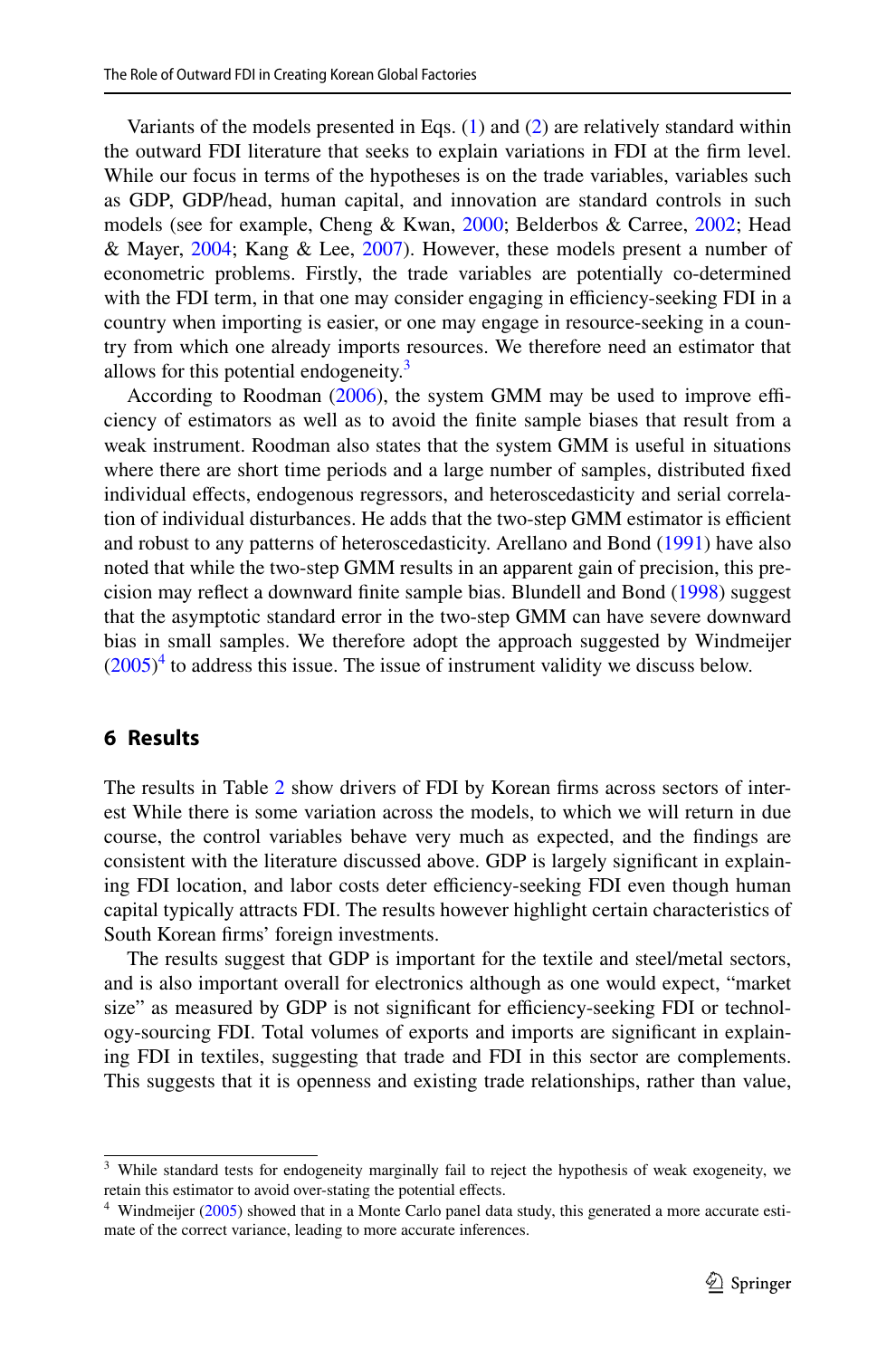| <b>FDI</b>         | Industry         |                         |                                |
|--------------------|------------------|-------------------------|--------------------------------|
|                    | Textile product  | Steel and metal product | Electricand electronic product |
| <b>GDP</b>         | $1.32***(0.27)$  | $1.46***(0.11)$         | $-0.40(0.40)$                  |
| <b>GDPPC</b>       | $-0.98***(0.24)$ | $-0.33***(0.11)$        | 0.14(0.30)                     |
| WAGE               | $-1.12(0.95)$    | 0.38(0.67)              | $-2.49(1.98)$                  |
| R&D                | $-0.23(0.25)$    | $-1.72***(0.31)$        | $-1.36(0.85)$                  |
| <b>EDU</b>         | $2.55***(0.53)$  | $-0.60(0.52)$           | $2.22***(0.67)$                |
| <b>EXPORT</b>      | $0.25***(0.03)$  | $-0.07***(0.03)$        | 0.26(0.22)                     |
| <b>EXUNIT</b>      | 0.06(0.04)       | $-0.18***(0.05)$        | $-6.89(40.75)$                 |
| <b>IMPORT</b>      | $0.14**$ (0.06)  | $-0.01(0.02)$           | $0.90***(0.35)$                |
| <b>IMUNIT</b>      | 0.01(0.03)       | $0.07**$ (0.03)         | $-22.77**$ (11.45)             |
| cons               | 1.41 (10.72)     | $-26.88***$ (8.89)      | 50.93 (38.93)                  |
| No of observations | 312              | 327                     | 328                            |
| Number of groups   | 27               | 27                      | 27                             |
| $AR(1)$ (p value)  | $-1.739(0.082)$  | $-2.309(0.021)$         | $-2.835(0.005)$                |
| $AR(2)$ (p value)  | $-1.729(0.084)$  | $-1.240(0.215)$         | $-0.628(0.534)$                |
| ID test            | 17.067           | 14.747                  | 15.615                         |
| No of instruments  | 108              | 141                     | 206                            |

**Table 2** FDI from South Korea from 1981 to 2014 by sector

Dependent variable: FDI outfows from Korea for the given sector

that drives FDI decisions. The results from the steel/metal products sample however also highlight certain characteristics of FDI for the market-seeking motive. FDI in this sector is aimed at new markets rather than current export destinations, and in locations from which Korea imports steel products of higher value. As we discuss in the theory section, this is illustrative of the global factory approach, with technology-sourcing FDI augmenting efficiency-seeking FDI, but across space.

Korean FDI in electronics products seeks locations where the import unit price is significantly lower than elsewhere, indicating efficiency-seeking FDI with the core technology being developed and retained at home. We now move on to exploring this in more detail.

We have support for hypothesis 1 (Korean OFDI in standardized products is aimed at large aggregate markets, which maps onto Creating the Global Factory Stage 1: seeking large markets) in that FDI by Korean textile and steel/metal frms is positively related to GDP in the host country, with the results also suggesting that higher GDP per capita does not attract FDI from Korea in these sectors. In contrast, overall GDP is not signifcant in explaining FDI in electronics. These results support our argument that Korean firms with standardized products look for location advantages associated with economies of scale and efficiency, while high-tech firms seek higher levels of human capital. It is also interesting to note that our results suggest that these efects have remained stable throughout the period, as the time trend when interacted with GDP is not signifcant.

The results reported in Table 3 suggest that efficiency-seeking FDI in electronics is attracted to low wage, low income, and low R&D countries. This in itself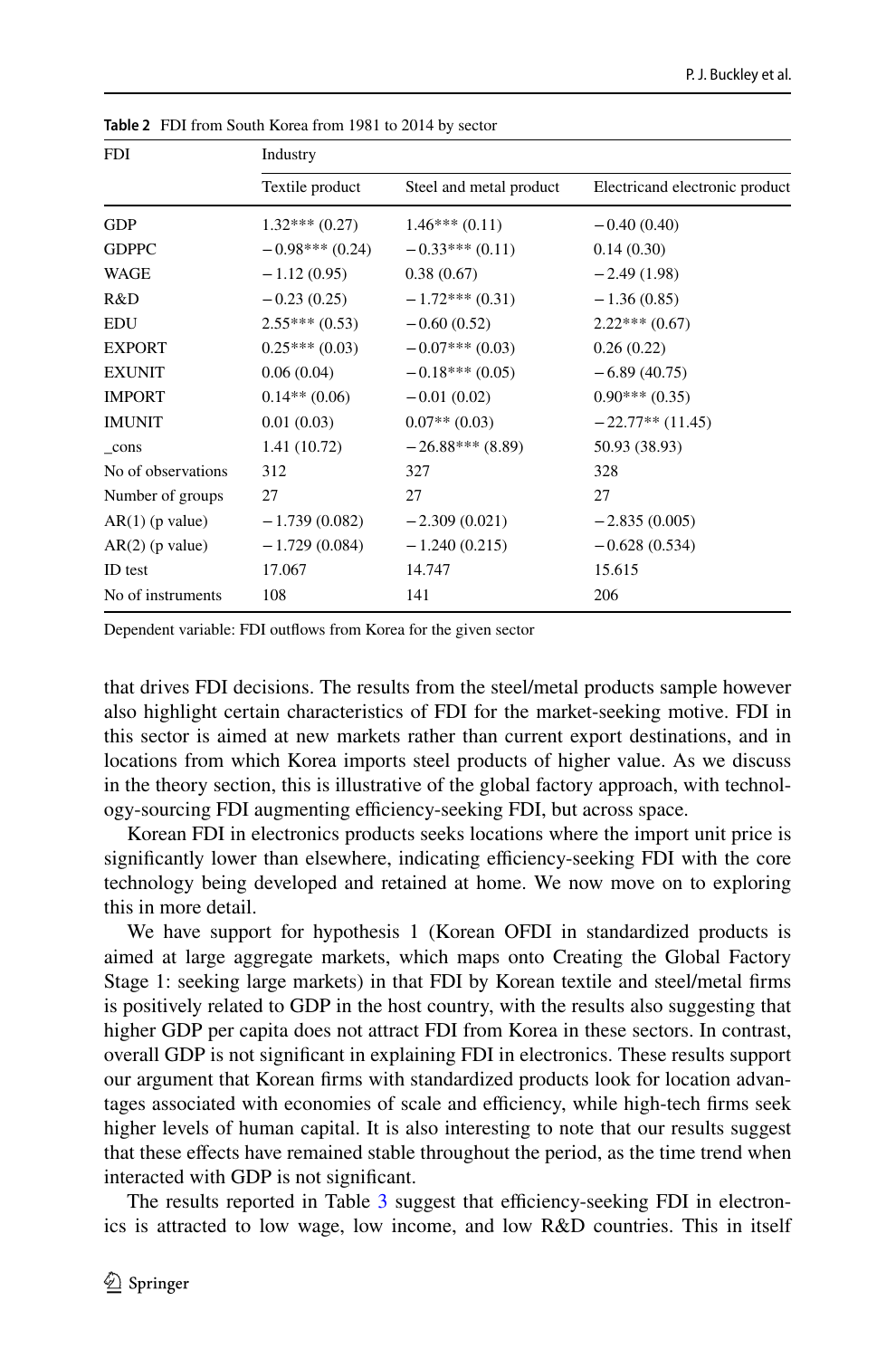| <b>FDI</b>         | Electric and electronic FDI motives |                    |                    |
|--------------------|-------------------------------------|--------------------|--------------------|
|                    | Market                              | Technology         | Efficiency         |
| <b>GDP</b>         | $1.28***(0.32)$                     | $0.57***(0.12)$    | $0.44***(0.04)$    |
| <b>GDPPC</b>       | $-0.05(0.07)$                       | $-0.40***(0.05)$   | $-0.15***(0.03)$   |
| <b>WAGE</b>        | $2.05***(0.58)$                     | $2.23***(0.37)$    | $-0.72***(0.27)$   |
| R&D                | $-2.48***(0.48)$                    | $-0.21*(0.12)$     | $-0.48***(0.08)$   |
| <b>EDU</b>         | $-0.20(0.59)$                       | $-0.27(0.19)$      | $0.31***(0.09)$    |
| <b>EXPORT</b>      | $0.14**$ (0.06)                     | 0.02(0.02)         | $0.13***(0.02)$    |
| <b>EXUNIT</b>      | $-8.73(5.86)$                       | $-13.69***$ (4.18) | $-11.84***$ (2.86) |
| <b>IMPORT</b>      | 0.17(0.16)                          | $0.25***(0.04)$    | 0.01(0.02)         |
| <b>IMUNIT</b>      | 0.06(4.60)                          | $1.54***(0.40)$    | $-0.25(0.54)$      |
| cons               | $-39.57***(7.23)$                   | $-17.93(2.87)$     | $13.75***$ (4.88)  |
| No of observations | 328                                 | 328                | 328                |
| Number of groups   | 27                                  | 27                 | 27                 |
| $AR(1)$ (p value)  | $-2.130(0.033)$                     | $-2.275(0.023)$    | $-2.000(0.046)$    |
| $AR(2)$ (p value)  | 0.136(0.892)                        | 0.169(0.866)       | $-0.269(0.789)$    |
| ID test            | 14.469                              | 18.239             | 12.545             |
| No of instruments  | 91                                  | 112                | 95                 |

**Table 3** Electronics FDI from South Korea from 1981 to 2014 by motivation

Dependent variable: FDI outfows from the Korean electronics sector, by motivation

is unsurprising, but our results go on to show that Korean electronics frms have engaged in FDI in countries from which Korea has a high volume of low-valueper-unit imports. This suggests that efficiency-seeking FDI in electronics is concerned with relocating low value-added activities abroad, potentially keeping high value activities in the home country and extending the value chain in low-cost locations. This provides support for our hypothesis 2 (Korean OFDI seeks to relocate low value-added activities in low-cost foreign locations, which maps onto Creating the Global Factory Stage 2: relocation of low value-added activities). Korean frms seek locations where they can capture economies of scale in their low value activity. Even after controlling for this, we show that Korean frms who export low value products move their low value-added activities abroad while retaining their higher value activities at home, thereby moving their home activities up the value chain. The interaction between wage levels in the host country and the time trend is revealing here. At the start of the period, our results suggest that an increase of two standard deviations in host country wages would lead to a 14% decline in efficiencyseeking FDI. However, by the end of the period, a similar increase would generate only a 4% reduction. This shows that Korean efficiency-seeking was becoming less sensitive to wage diferences between home and host, as the sector develops and value-added at home increases.

Extending this analysis, we are able to explore the drivers of FDI by type of motivation for the electronics sector, and we present these results in Table 3. We can trace the evolution of FDI in this sector, which went started out as purely marketseeking and was transformed, via technology-sourcing, into efficiency-seeking FDI.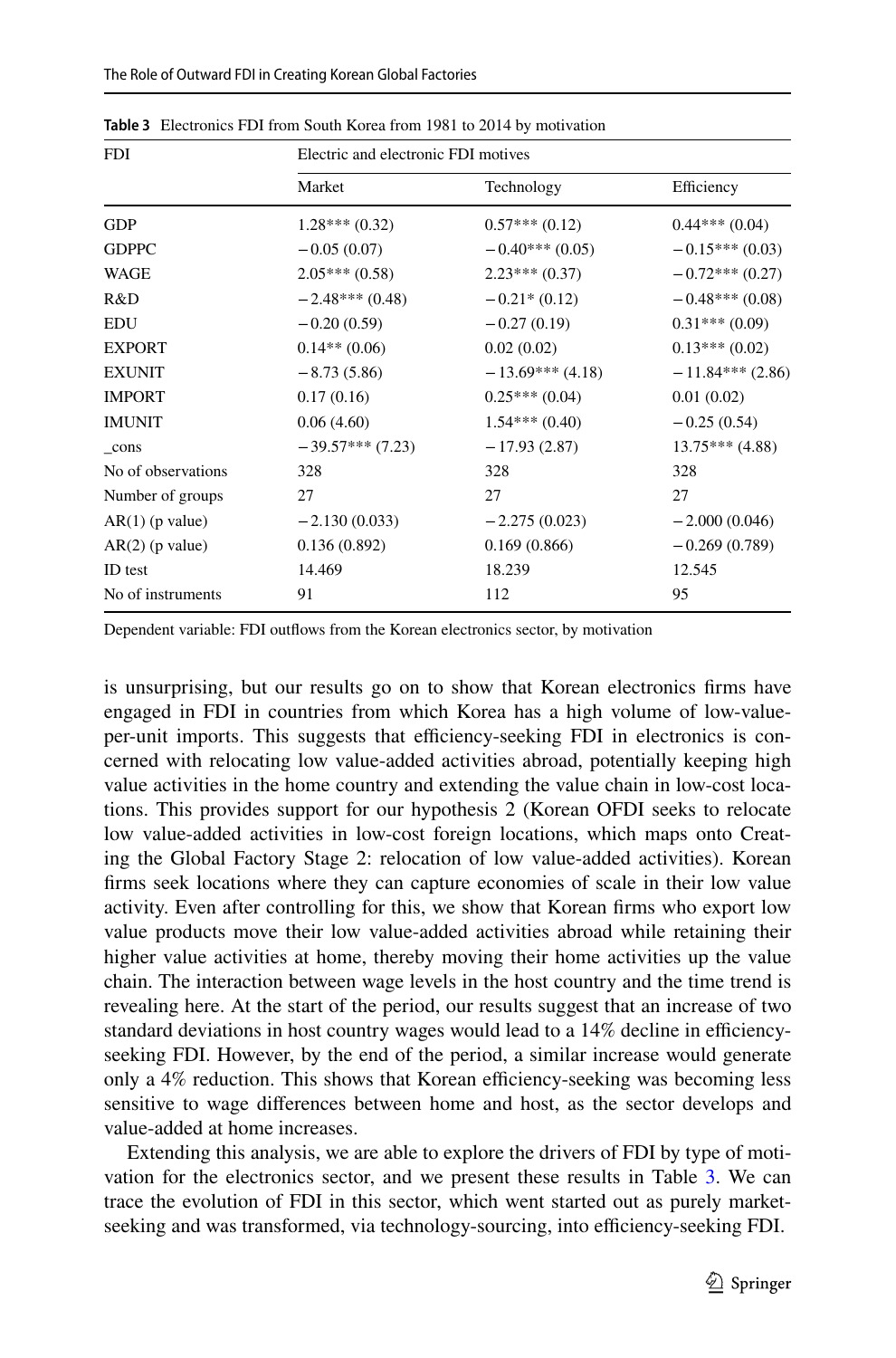The results in Table 3 indicate the relationships between FDI motive and the nature of the goods that Korea trades. Technology-seeking FDI in the electronics sector is negatively related to unit value of export, so where firms are exporting higher value goods in electronics, they are less likely to undertake FDI for a technology-seeking motive. In market-seeking FDI in electronics, exports tend to lead to FDI. The steel/metal industry is negatively linked to both export volume and export unit value. In terms of the relationship between imports and FDI for this sector, FDI generates imports, which is evidence of efficiency-seeking FDI by steel companies, and the movement abroad of certain parts of the supply chains. The results thus far show that steel FDI is linked to high value imports. In other words, it is the most valuable part of the supply chain that is moved abroad for technology-seeking FDI reasons. The tendency of this form of outward FDI to go to high-tech locations contrasts with the results for efficiency-seeking FDI, which indicate that frms are attracted to host country locations where the levels of GDPPC, wages, and  $R&D$  are low. In other words, efficiency-seeking firms are simply looking for low cost locations to capture economies of scale.

Finally, our results support hypothesis 3 (Korean OFDI is associated with technology in-sourcing by importing high value added goods, which maps onto Creating the Global Factory Stage 3: sourcing technology by controlling and managing high value goods imports). Table  $3$  presents the results from an estimation process similar to that described above, but with the electronics sample divided by motivation. Efficiency-seeking and market-seeking FDI are related to export volume, while technology-sourcing FDI is located in areas from which Korea imports high value goods. This suggests that technology-sourcing linked to home production can not only improve productivity but can, through the upgrading of technology, move frms up the value chain. This generates increased value-added at home through import substitution and international technology transfer back to the home country. This contributes not only to frm development but to also to economic development more generally. However, the time trend results are par ticularly interesting in this context. They suggest that at the start of the period, an increase in the unit value of imports was associated with an increase in FDI, and this is particularly strong for efficiency-seeking firms in that Korean firms who imported higher cost components were more likely to engage in efficiency seeking. However, mid-way through the period, this pattern reversed, with frms who imported more expensive components being less likely to undertake efficiencyseeking FDI. This is because as frms develop, technology-sourcing through imports becomes less important. This is consistent with the arguments that we articulate above (Buckley & Strange,  $2011$ ,  $2015$ ) concerning the development of competitive advantage over time. As Korean frms moved up the value chain, technology was developed at home, and this reorientation toward domestic highly technologically-intensive production drove efficiency-seeking FDI. This result also holds for textiles and steel, as Korean global factories move into higher quality segments of these industries.

Taken together, the results clearly support our hypotheses and are indicative of an upgrading process, not merely at the frm level, but also at the levels of entire sectors and the Korean economy. The location of Korean FDI not only facilitates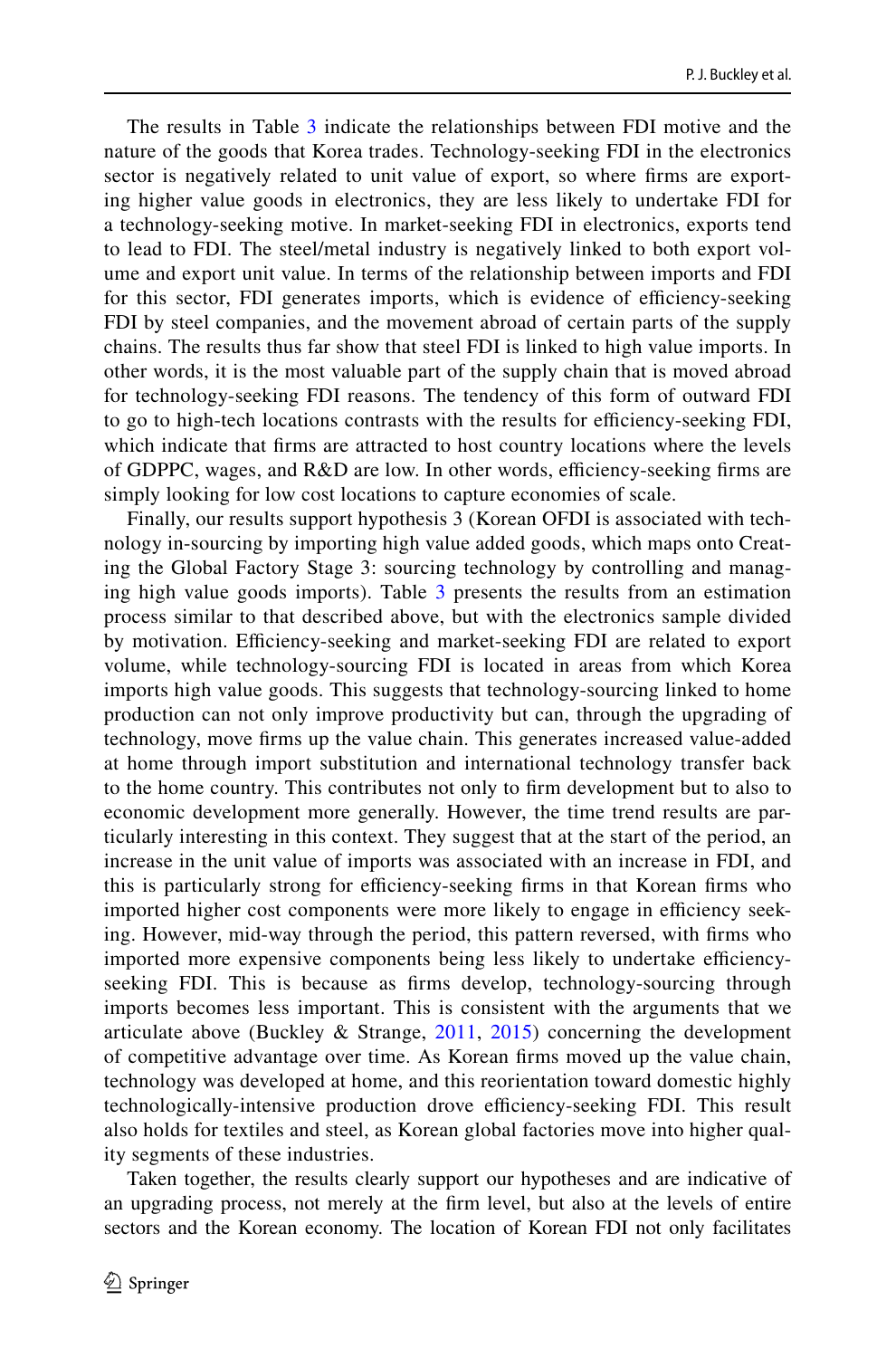technological development at home but has also, through Korean frms' creation of their own value chains, facilitated the relocation of low value-added activities, allowing comparative advantage in high-tech activities to become competitive advantage at the level of individual Korean frms.

We present here the most robust estimates based on the econometric literature, see for example Blundell and Bond (1998), Roodman (2006), and Windmeijer (2005). However, given the empirical nature of the gravity model it is important to check the robustness of these results. To this end, we adopted the following procedure:

- 1. Different lag lengths of variables/different lag lengths of the number of instruments. The results reported here are robust to truncating the lag length of instruments, and to adding lagged variables on the right hand side. The latter can only be increased to three, due to degree of freedom constraints, but qualitatively the inferences from the explanatory variables presented here do not change.
- 2. Alternative estimators. As a robustness check, we also employed standard static panel estimators. Although these produce results similar to those reported here, we cannot reject the hypothesis of endogeneity, hence our preferred instrumental variables approach.
- 3. The standard errors from the Blundell-Bond estimator are known to be biased in small samples. While our data has a relatively long time trend, the number of groups is relatively small. As such, we report the robust standard errors (which are slightly larger than the Blundell-Bond standard errors).
- 4. Inclusion of the lagged dependent variable. Gravity models are often estimated using fixed effects only, so the dynamic nature of the data does not arise. However, it is well known that there is a high degree of persistence in FDI decisions, especially when considers investment occurs over a number of years. As a result, our estimator facilitates a lagged dependent variable, though the inferences regarding the other explanatory variables are unchanged. The impact of GDP is reduced, but still signifcant when one includes a lagged value of FDI.
- 5. Multicollinearity. The table of correlations is presented below. Not surprisingly, some of the country level variables are correlated, such as R&D intensity and GDP/head. In addition to the standard VIF tests, we conducted a number of variable addition/deletion tests. The results are robust to this, with no qualitative differences in our fndings. It should also be remembered that the estimator involves the estimation of the model in diferences, where the correlation disappears.
- 6. Inclusion of other variables. We experimented with other "standard" gravity equation variables, such as measures of geographic and cultural distance. However, all the recipient countries are fairly similar to each other, with Korea as the outlier, so these variables are insignifcant.

## **7 Conclusion**

This paper has illustrated that the overarching global factory model can provide a unified approach for theorizing on Korea's development path by integrating Korean OFDI (and its motives) with technological upgrading, insourcing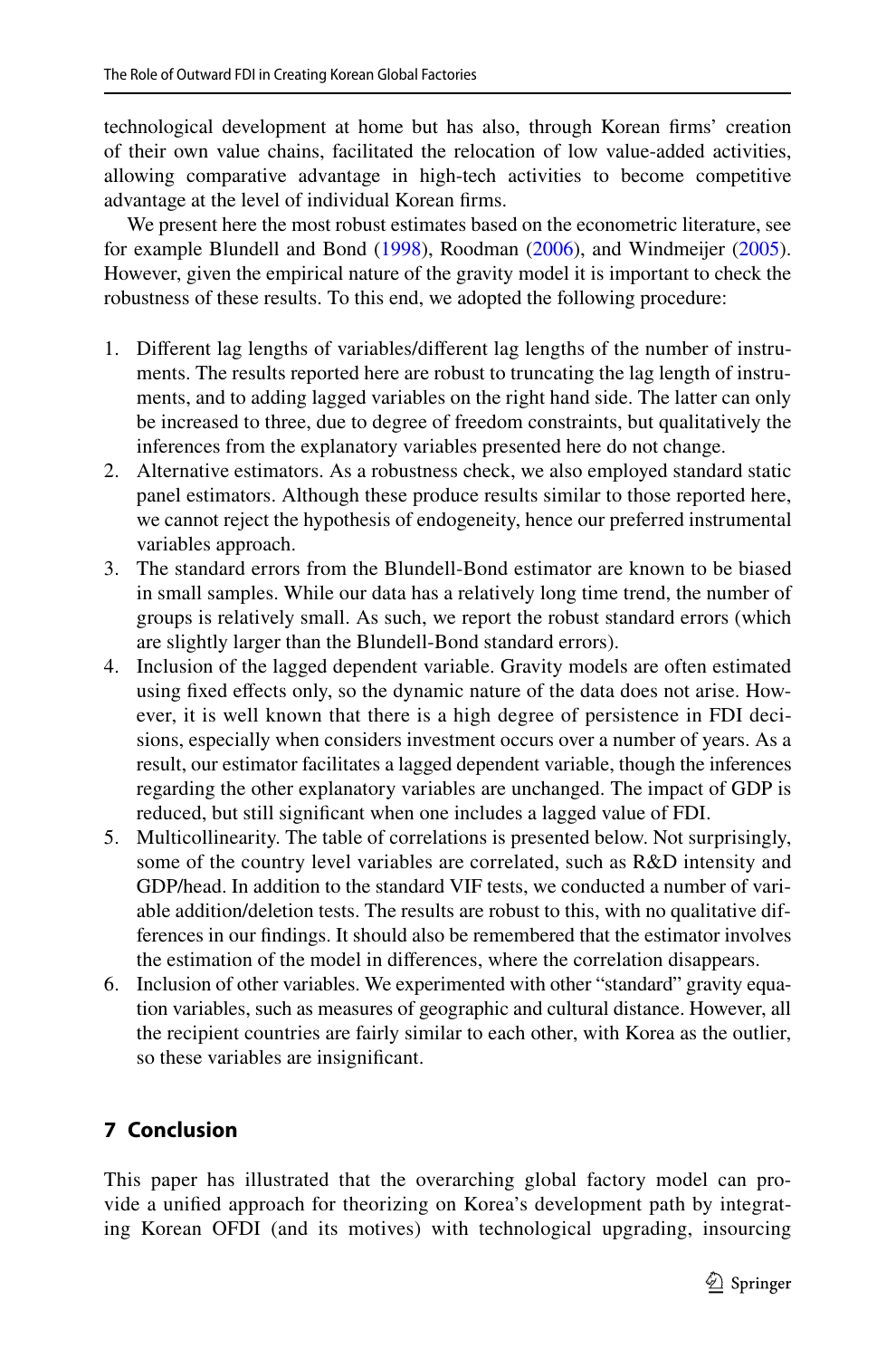of foreign technology, and orchestrating the value chain under the aegis of Korean-controlled global factories. It represents an extension of the application of the global factory model that is innovative in its identifcation of the stages of development of global factories from emerging economies—an approach that can be generalized to other growth situations. Using the Korean case is particularly informative, as it was the most advanced of the emerging economies and is now an OECD member. Its case ofers an indication of the direction of travel of other Asian economies as their frms internationalize. Industrial restructuring has led to a geographical spread of outward FDI to a number of host countries, refecting difering motives for doing so. Korea's transition from an emerging economy to an advanced economy affords the opportunity to conduct longitudinal FDI analysis, yielding important insights into key international business ques– tions concerning FDI from Asia. This study presents a detailed characterization of how Korean outward FDI, diferentiated by industrial sector and motive, has changed over time, and how this has facilitated Korea's improving international competitiveness.

We extend the empirical literature on how emerging market firms international– ize and manage their value chains, considering the role of trade and outward FDI. We are thus able to explore for the frst time (at least as far as we are aware) how the development of Korean global factories has facilitated the country's dominance in certain sectors. The industrial transformation of Korea in the context of the investment development cycle has been understood for some time, but our analysis highlights the role that global factories play, both on a frm's initial place in the chain and in how upgrading that position impacts on economic development. The essential condition for an economy to successfully move up the value chain is the ability to acquire and assimilate knowledge from abroad. In this context, the importance of technology-sourcing FDI by emerging market frms has been acknowledged for some time, as has the role that imports (such as capital goods) play in fostering economic development. However, we have illustrated that there is a need for a more unifed approach to exploring the overall development path, and we believe that the global factory concept offers important insights. Market-seeking FDI and technology-sourcing FDI have contributed enormously to the development of the Korean economy, with MNEs simultaneously exploiting and augmenting their frm specifc advantages. This has allowed Korean frms to not only capture greater shares of the pre-existing western-dominated value chains, but also to generate their own highly successful value chains.

Global factory analysis is therefore an important extension to the existing evidence base concerning the development of emerging market economies and their multinationals. It is important we do not lose sight of the fundamental concepts of IB theory, and internalization and the existence of ownership advantages remain at the heart of our analysis. Korean frms may have started out with what are thought of as efficiency advantages (Bhaumik et al.,  $2016$ ), but these were rapidly developed into technological leadership at home, even as these firms sought out low-cost locations and economies of scale elsewhere. The global factory concept can unify these previously disparate elements. Using the global factory framework, we extend theory by showing that the aggregation of the activities of global factories in exports,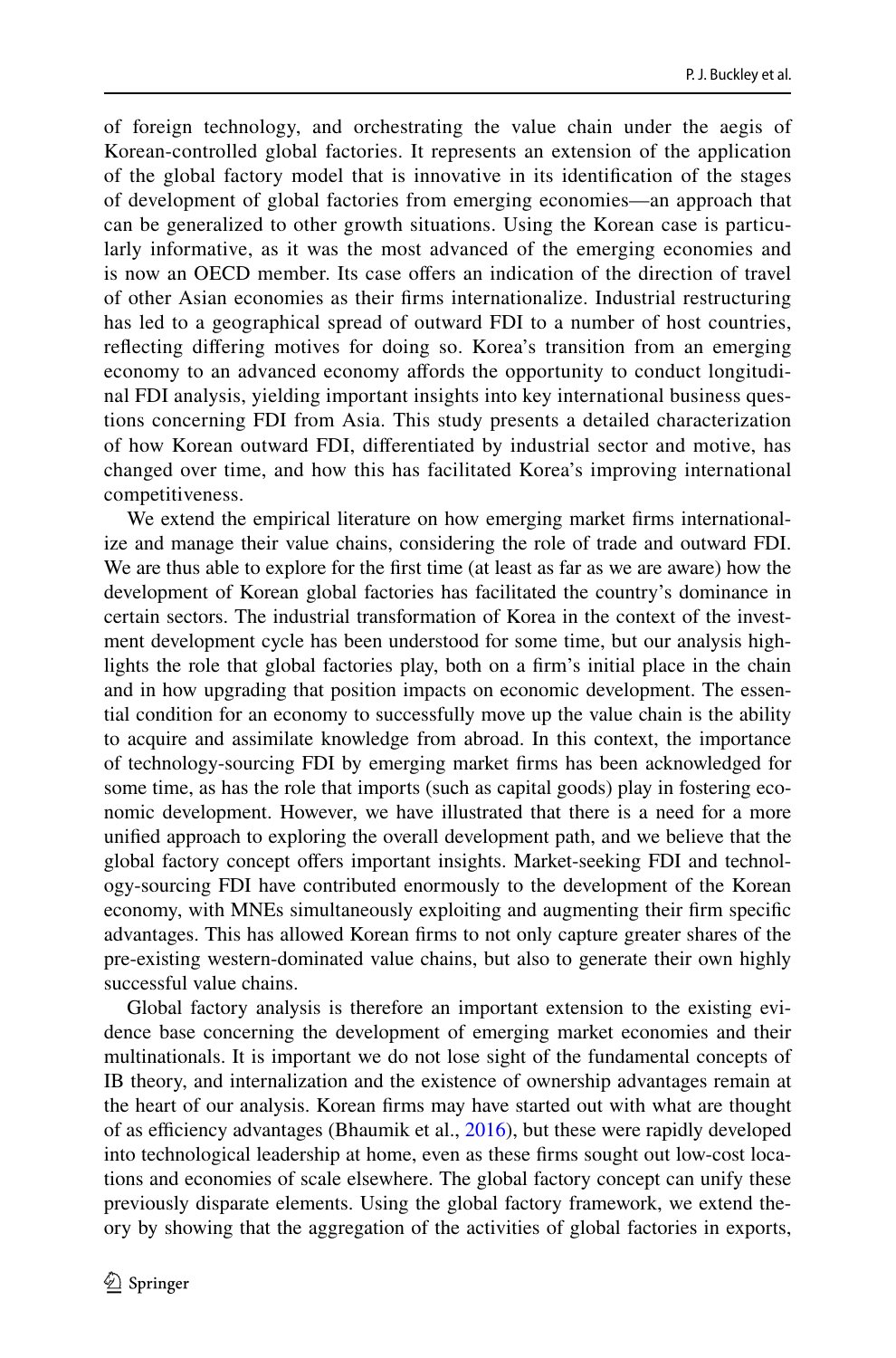imports, and FDI, produces efects that were predicted by Vernon's (1966) Product Cycle Hypothesis, and that the sequence of these events (stages) are not the same for emerging economies like Korea as they are for developed economies such as the US. This gives a satisfying multi-level explanation of the dynamics of FDI.

### **8 Limitations and Areas for Subsequent Analysis**

It is important frst of all to recognize the limitations of our work. Firstly, while we are, to the best of our knowledge, the first to link official data on FDI motivations to subsequent economic performance, we use data that, although collected at the level of the investment, are subsequently aggregated to sector level. Secondly, it is important to recognize that this is a single country study, albeit one that is based on a particularly informative example. Other countries that are on a similar journey or adopt similar approaches to technological upgrading may adopt diferent strategies, or not be as successful in supporting individual frms in their innovation and internationalization goals. Equally, Korea has a network of business groups that have been able to overcome missing or poorly functioning markets for capital, labor, and knowledge; other countries, lacking these complex networks, may fnd it hard to replicate Korea's results.

However, our work also suggests some further avenues of research. We have demonstrated how frms employ the concept of the global factory to capture a greater share of value-added in the overall value chain and improve overall industrial performance. What we have not considered here is the extent to which this has had a polarizing effect at home. As fewer low-skill activities take place in the home country, so the demand for low-skill workers declines. In the Korean FDI model, as in the developed countries, South Korean frms have employed FDI for technology-seeking and export promotion motives, thus increasing frm performance and, potentially, the demand for skilled workers. It is clear that as Korea has developed, frms and skilled workers have made significant gains from this upgrading and technological development, but it is also clear that less skilled workers may have lost out to cheaper competition elsewhere. This is a pattern familiar in the west, though less explored in the context of Asian business. We suggest that there is scope for applying the concept of the global factory more generally, not merely to enhance our understanding of the importance of international business for economic development as scholars, but also as a means of assisting frms and policy makers. While Korea is the frst emerging economy to have completed Dunning's development path, our ideas are applicable to other countries seeking to capture higher proportions of global value-added. At the same time, frms can apply this model to make optimal location decisions, as well as to understand the boundaries of the frm.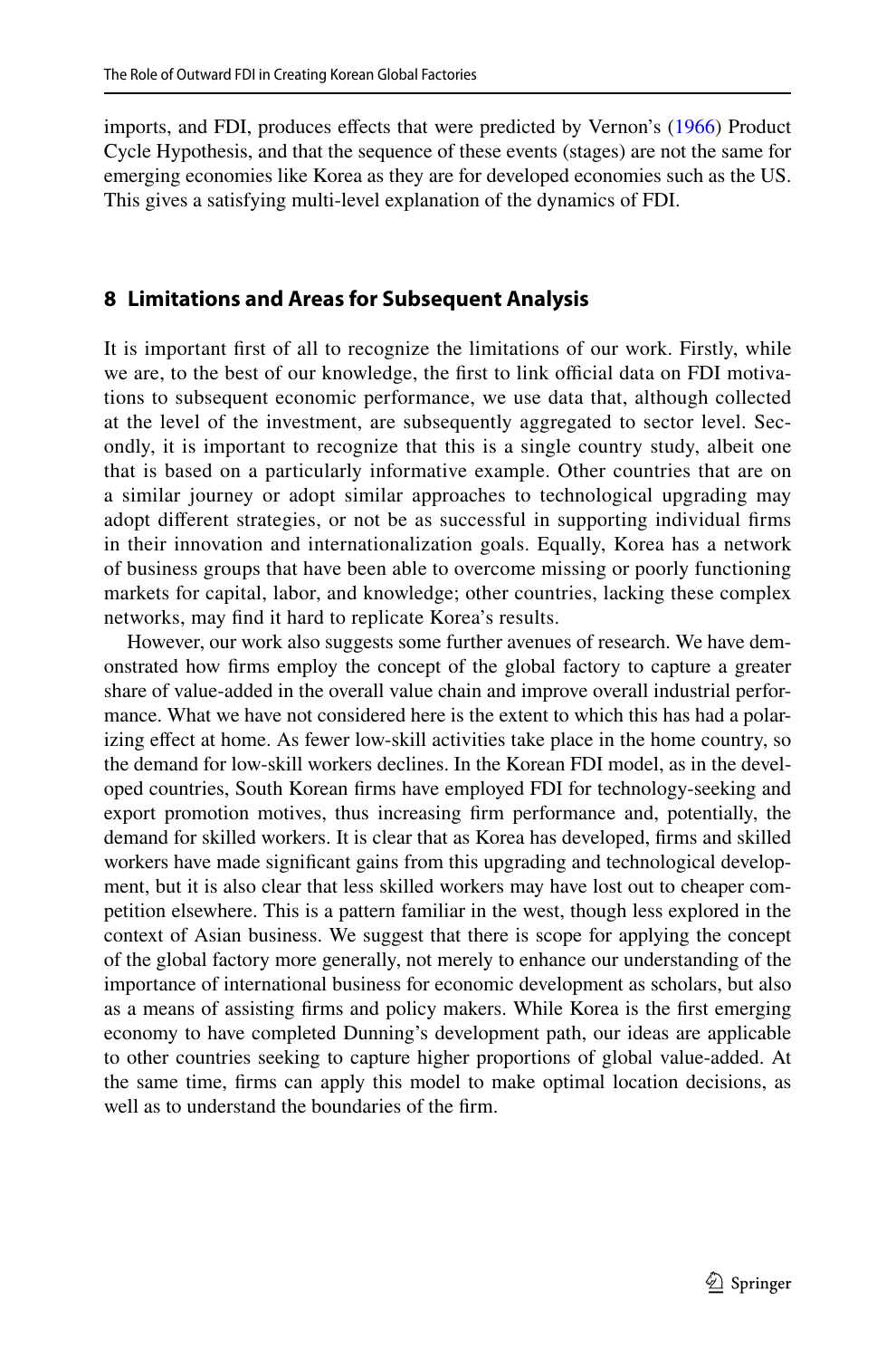# **Appendix 1**

| Table 4 Summary of variables | Variable         | Obs | Mean       | Std. dev | Min              | Max        |
|------------------------------|------------------|-----|------------|----------|------------------|------------|
|                              | Country          | 891 | 17         | 9.527252 | $\mathbf{1}$     | 33         |
|                              | Year             | 891 | 2001       | 7.793256 | 1988             | 2014       |
|                              | <b>TXFDI</b>     | 891 | 1.772121   | 1.96524  | 1.098612         | 11.72553   |
|                              | <b>STFDI</b>     | 891 | 1.98882    | 2.498655 | 1.098612         | 11.50212   |
|                              | <b>ELFDI</b>     | 891 | 3.248764   | 3.4342   | 1.098612         | 14.25882   |
|                              | <b>MKFDI</b>     | 891 | 1.816699   | 2.096195 | 1.098612         | 12.22648   |
|                              | <b>TECHFDI</b>   | 891 | 1.588561   | 1.839841 | 1.098612         | 12.79665   |
|                              | <b>EFFDI</b>     | 891 | 1.307649   | 1.065812 | 1.098612         | 9.059285   |
|                              | <b>GDP</b>       | 630 | 12.69472   | 1.571518 | 8.627216         | 16.66716   |
|                              | <b>GDPPC</b>     | 619 | 5.418324   | 0.999401 | $\boldsymbol{0}$ | 6.418365   |
|                              | <b>WAGE</b>      | 749 | 10.43237   | 0.380248 | 9.109193         | 11.02267   |
|                              | R&D              | 464 | $-4.18576$ | 0.567358 | $-5.80914$       | $-3.19418$ |
|                              | <b>EDU</b>       | 463 | $-1.39961$ | 0.367032 | $-2.36446$       | $-0.43541$ |
|                              | <b>TX EXPORT</b> | 867 | 8.404856   | 2.851879 | 1.791759         | 15.07685   |
|                              | <b>EXUNIT</b>    | 850 | $-3.92091$ | 0.641442 | $-11.291$        | $-0.98083$ |
|                              | <b>IMPORT</b>    | 867 | 6.543862   | 2.683455 | 1.791759         | 12.80815   |
|                              | <b>IMUNIT</b>    | 826 | 8.996813   | 2.736373 | $\mathbf{0}$     | 14.70926   |
|                              | <b>ST EXPORT</b> | 867 | 10.02478   | 2.606178 | 1.791759         | 15.74391   |
|                              | <b>EXUNIT</b>    | 855 | $-6.3534$  | 0.789743 | $-9.61624$       | $-1.90056$ |
|                              | <b>IMPORT</b>    | 867 | 10.45921   | 2.58244  | 1.791759         | 16.41146   |
|                              | <b>IMUNIT</b>    | 858 | $-6.2671$  | 1.066149 | $-9.14648$       | $-1.09861$ |
|                              | <b>EL EXPORT</b> | 867 | 12.03583   | 2.265366 | 4.844187         | 16.78813   |
|                              | <b>EXUNIT</b>    | 867 | 1.107097   | 0.008639 | 1.098748         | 1.191585   |
|                              | <b>IMPORT</b>    | 867 | 10.55516   | 2.989239 | 1.791759         | 16.54492   |
|                              | <b>IMUNIT</b>    | 867 | 1.132291   | 0.046471 | 1.098612         | 1.568945   |
|                              |                  |     |            |          |                  |            |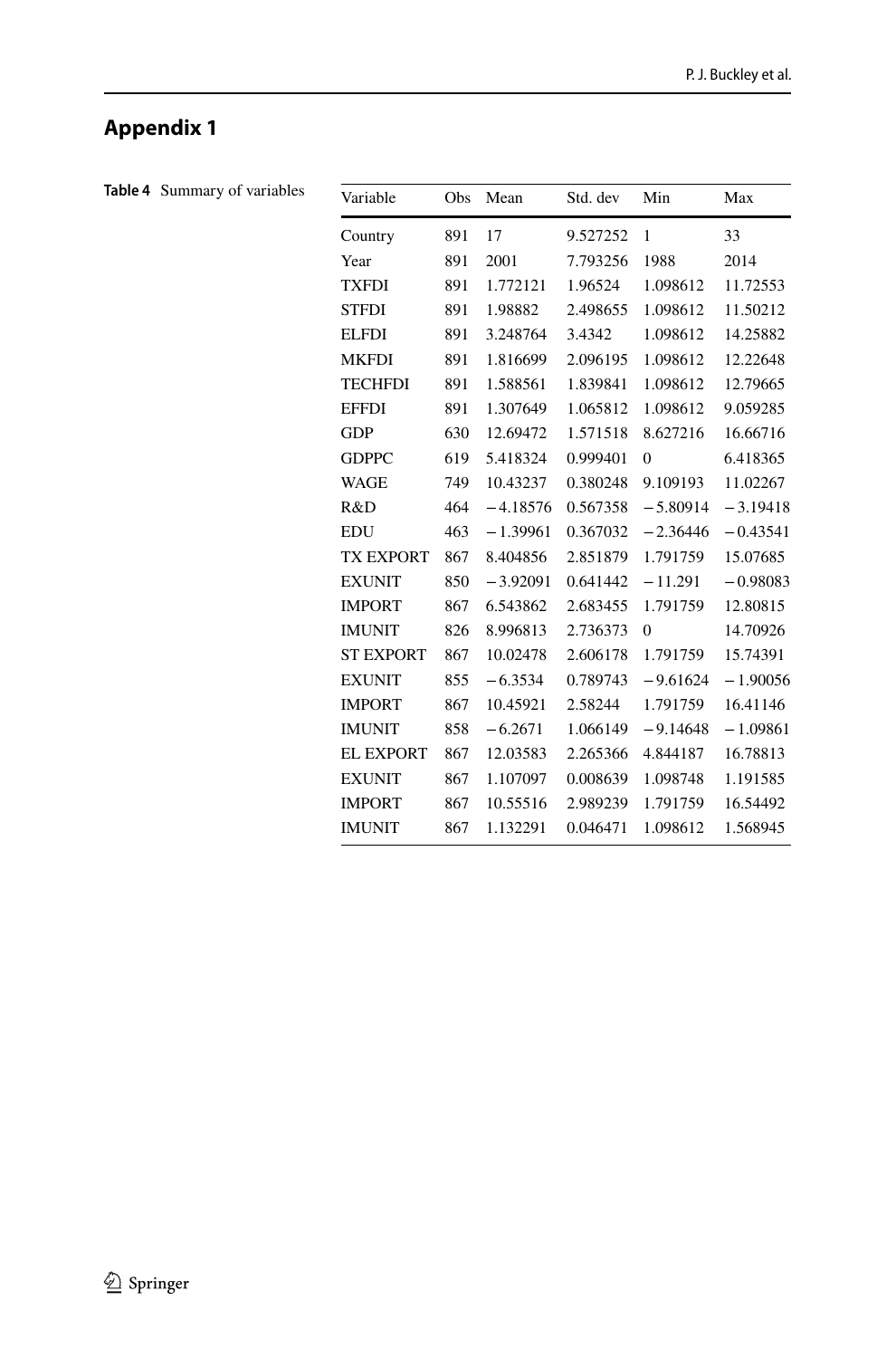| ٢<br>١ |
|--------|
|        |
|        |
| .,     |
| ٠      |
|        |

| ı |
|---|
|   |
|   |

|                   |                            | $\mathbf{c}$ | 3    |                                                                                                                                                                                 | 5                                                                      | $\circ$                                                                                                | $\overline{ }$                       | ∞                                                                                               | Q                                                                               | $\approx$    | $\equiv$                                                               | $\overline{c}$ | 13                      | $\overline{4}$ | 15   | $\overline{16}$ | $\Box$ |
|-------------------|----------------------------|--------------|------|---------------------------------------------------------------------------------------------------------------------------------------------------------------------------------|------------------------------------------------------------------------|--------------------------------------------------------------------------------------------------------|--------------------------------------|-------------------------------------------------------------------------------------------------|---------------------------------------------------------------------------------|--------------|------------------------------------------------------------------------|----------------|-------------------------|----------------|------|-----------------|--------|
| 1.6 <sup>DP</sup> |                            |              |      |                                                                                                                                                                                 |                                                                        |                                                                                                        |                                      |                                                                                                 |                                                                                 |              |                                                                        |                |                         |                |      |                 |        |
| 2. GDPPC          | 0.34                       |              |      |                                                                                                                                                                                 |                                                                        |                                                                                                        |                                      |                                                                                                 |                                                                                 |              |                                                                        |                |                         |                |      |                 |        |
| 3. WAGE           | 0.38                       |              |      |                                                                                                                                                                                 |                                                                        |                                                                                                        |                                      |                                                                                                 |                                                                                 |              |                                                                        |                |                         |                |      |                 |        |
| 4. R&D            | 0.22                       | 0.69         | 0.69 |                                                                                                                                                                                 |                                                                        |                                                                                                        |                                      |                                                                                                 |                                                                                 |              |                                                                        |                |                         |                |      |                 |        |
| 5. EDU            | 0.05                       | 0.54         |      |                                                                                                                                                                                 |                                                                        |                                                                                                        |                                      |                                                                                                 |                                                                                 |              |                                                                        |                |                         |                |      |                 |        |
| 6. TX EXPORT      | $0.81\,$                   | 0.34         |      | $0.50$<br>0.39                                                                                                                                                                  | 0.22                                                                   |                                                                                                        |                                      |                                                                                                 |                                                                                 |              |                                                                        |                |                         |                |      |                 |        |
| 7. EXUNIT         | $-0.01$                    |              |      | $\frac{1}{2}$<br>$\frac{1}{2}$<br>$\frac{1}{2}$<br>$\frac{1}{2}$<br>$\frac{1}{2}$<br>$\frac{1}{2}$<br>$\frac{1}{2}$<br>$\frac{1}{2}$<br>$\frac{1}{2}$<br><br>iii<br><br><br>iii | 0.28                                                                   |                                                                                                        |                                      |                                                                                                 |                                                                                 |              |                                                                        |                |                         |                |      |                 |        |
| 8. IMPORT         |                            |              |      |                                                                                                                                                                                 |                                                                        |                                                                                                        | 0.01                                 |                                                                                                 |                                                                                 |              |                                                                        |                |                         |                |      |                 |        |
| 9. IMUNIT         | $0.77$<br>$0.83$<br>$0.82$ |              |      |                                                                                                                                                                                 |                                                                        |                                                                                                        | $-0.03$                              | 0.93                                                                                            |                                                                                 |              |                                                                        |                |                         |                |      |                 |        |
| 10. ST EXPORT     |                            |              |      |                                                                                                                                                                                 |                                                                        |                                                                                                        |                                      |                                                                                                 | 0.71                                                                            |              |                                                                        |                |                         |                |      |                 |        |
| 11. EXUNIT        | $-0.19$                    |              |      |                                                                                                                                                                                 |                                                                        |                                                                                                        | $0.14$<br>$0.05$<br>$0.15$<br>$0.24$ |                                                                                                 | $-0.19$                                                                         | $-0.35$      |                                                                        |                |                         |                |      |                 |        |
| 12. IMPORT        | 0.75                       |              |      |                                                                                                                                                                                 |                                                                        |                                                                                                        |                                      |                                                                                                 |                                                                                 | 0.71         | $-0.07$                                                                |                |                         |                |      |                 |        |
| 13. IMUNIT        | $-0.06$                    |              |      |                                                                                                                                                                                 |                                                                        |                                                                                                        |                                      |                                                                                                 |                                                                                 | $0.02\,$     |                                                                        | $-0.09$        |                         |                |      |                 |        |
| 14. EL EXPORT     | 0.84                       |              |      |                                                                                                                                                                                 |                                                                        |                                                                                                        | $-0.12$                              |                                                                                                 |                                                                                 | 0.77<br>0.06 |                                                                        |                |                         |                |      |                 |        |
| 15. EXUNIT        | 0.07                       |              |      | $\begin{array}{c} 0.57 \\ 0.06 \\ 0.15 \\ 0.13 \\ 0.51 \end{array}$                                                                                                             | $-0.23$<br>$-0.21$<br>$-0.1$<br>$-0.41$<br>$-0.4$<br>0.00 0.09<br>0.26 | $-0.13$<br>$0.46$<br>$0.59$<br>$0.68$<br>$-0.31$<br>$-0.17$<br>$-0.17$<br>$-0.06$<br>$0.76$<br>$-0.06$ | 0.23                                 | $\begin{array}{r} 0.66 \\ -0.10 \\ 0.46 \\ 0.01 \\ 0.66 \\ -0.03 \\ -0.31 \\ -0.31 \end{array}$ | $\begin{array}{r} 0.52 \\ -0.04 \\ 0.69 \\ -0.07 \\ -0.58 \\ -0.24 \end{array}$ |              | $\begin{array}{c} 0.23 \\ -0.16 \\ 0.17 \\ -0.05 \\ -0.05 \end{array}$ | $0.62$<br>0.06 | $-0.06$<br>0.17<br>0.10 | 0.20           |      |                 |        |
| 16. IMPORT        | 0.82                       |              |      |                                                                                                                                                                                 |                                                                        |                                                                                                        | 0.06                                 |                                                                                                 |                                                                                 | 0.71         |                                                                        | 0.74           |                         | $-0.79$        | 0.27 |                 |        |
| 17. IMUNIT        | $-0.16$                    |              |      | $-0.05$                                                                                                                                                                         | 0.15                                                                   |                                                                                                        | 11                                   |                                                                                                 |                                                                                 | $-0.11$      |                                                                        | $-0.12$        | 0.08                    |                | 0.22 | 0.10            |        |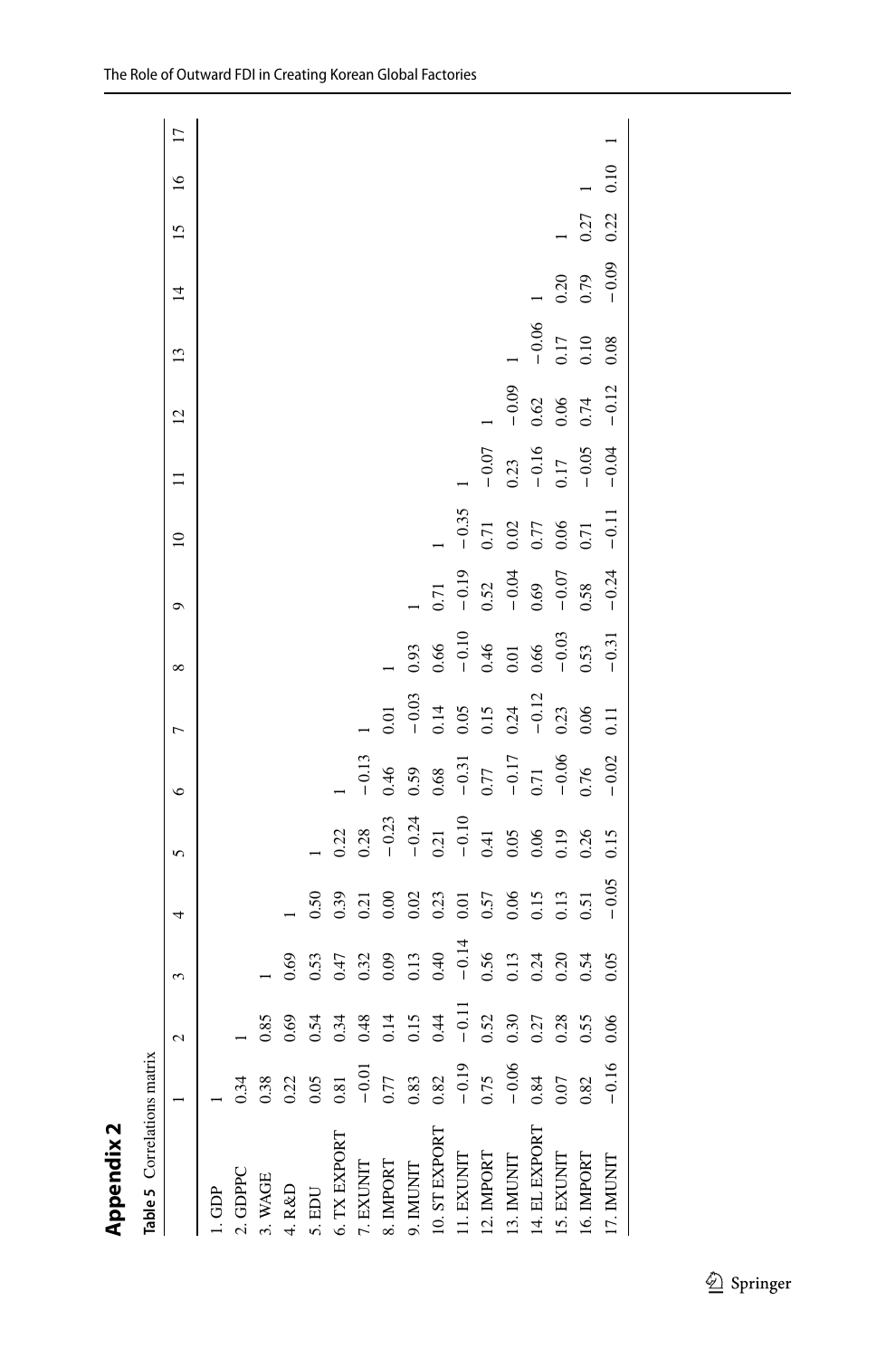**Open Access** This article is licensed under a Creative Commons Attribution 4.0 International License, which permits use, sharing, adaptation, distribution and reproduction in any medium or format, as long as you give appropriate credit to the original author(s) and the source, provide a link to the Creative Commons licence, and indicate if changes were made. The images or other third party material in this article are included in the article's Creative Commons licence, unless indicated otherwise in a credit line to the material. If material is not included in the article's Creative Commons licence and your intended use is not permitted by statutory regulation or exceeds the permitted use, you will need to obtain permission directly from the copyright holder. To view a copy of this licence, visit http://creativecommons.org/licen ses/by/4.0/.

## **References**

- Arellano, M., & Bond, S. (1991). Some tests of specifcation for panel data: Monte Carlo evidence and an application to employment equations. *The Review of Economic Studies, 58*(2), 277–297.
- Azmeh, S., & Nadvi, K. (2014). Asian frms and the restructuring of global value chains. *International Business Review, 23*(4), 708–717.
- Belderbos, R., & Carree, M. (2002). The location of Japanese investments in China: Agglomeration efects, keiretsu, and frm heterogeneity. *Journal of the Japanese and International Economies, 16*(2), 194–211.
- Bhaumik, S. K., Drifeld, N., & Pal, S. (2010). Does ownership structure of emerging-market frms afect their outward FDI? The case of the Indian automotive and pharmaceutical sectors. *Journal of International Business Studies, 41*(3), 437–450.
- Bhaumik, S. K., Driffield, N., & Zhou, Y. (2016). Country specific advantage, firm specific advantage and multinationality—Sources of competitive advantage in emerging markets: Evidence from the electronics industry in China. *International Business Review, 25*(1), 165–176.
- Blundell, R., & Bond, S. (1998). Initial conditions and moment restrictions in dynamic panel data models. *Journal of Econometrics*, *87*(1), 115–143.
- Buckley, P. J. (2009a). Internalisation thinking—From the multinational enterprise to the global factory. *International Business Review, 18*(3), 224–235.
- Buckley, P. J. (2009b). The impact of the global factory on economic development. *Journal of World Business, 44*(2), 131–143.
- Buckley, P. J. (2010). The role of headquarters in the global factory. In U. Andersson & U. Holm (Eds.), *Managing the contemporary multinational* (pp. 60–84). Edward Elgar.
- Buckley, P. J. (2011a). *Globalization and the global factory*. Edward Elgar.
- Buckley, P. J. (2011b). International integration and coordination in the global factory. *Management International Review*, *51*(2), 269–283.
- Buckley, P. J. (2014). International integration and coordination in the global factory. In P. J. Buckley (Ed.), *The multinational enterprise and the emergence of the global factory* (pp. 3–19). Palgrave Macmillan.
- Buckley, P. J., & Ghauri, P. N. (2004). Globalisation, economic geography and the strategy of multinational enterprises. *Journal of International Business Studies, 35*(2), 81–98.
- Buckley, P. J., & Strange, R. (2011). The governance of the multinational enterprise: Insights from internalisation theory. *Journal of Management Studies, 48*(2), 460–470.
- Buckley, P. J., & Strange, R. (2015). The governance of the global factory: Location and control of world economic activity. *Academy of Management Perspectives, 29*(2), 237–249.
- Buckley, P. J., & Tian, X. (2017). Internalization theory and the performance of emerging-market multinational enterprises. *International Business Review, 26*(5), 976–990.
- Caves, R. E. (1996). *Multinational enterprise and economic analysis* (2nd ed.). Cambridge University Press.
- Chen, L., Shaheer, N., Yi, J., & Li, S. (2019). The international penetration of ibusiness frms: Network efects, liabilities of outsidership and country clout. *Journal of International Business Studies*, *50*(2), 172–192.
- Cheng, L. K., & Kwan, Y. K. (2000). What are the determinants of the location of foreign direct investment? The Chinese experience. *Journal of International Economics, 51*(2), 379–400.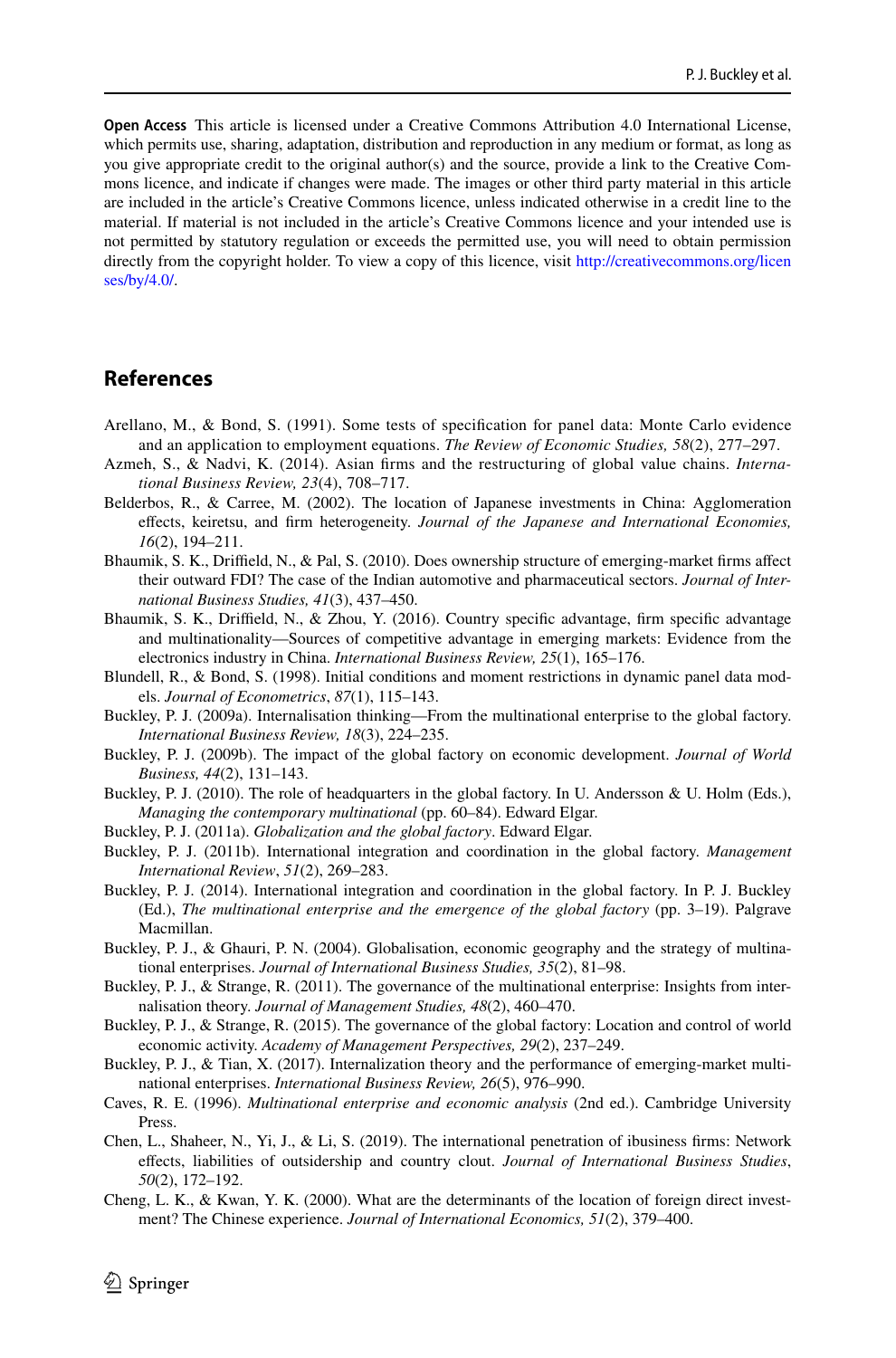- Coe, D. T., & Helpman, E. (1995). International R&D spillovers. *European Economic Review, 39*(5), 859–887.
- Contractor, F. J., Kumar, V., Kundu, S. K., & Pedersen, T. (2010). Reconceptualizing the frm in a world of outsourcing and ofshoring: The organizational and geographical relocation of high-value com‑ pany functions. *Journal of Management Studies, 47*(8), 1417–1433.
- Driffield, N., Jones, C., Kim, J.-Y., & Temouri, Y. (2021). FDI motives and the use of tax havens: Evidence from South Korea. *Journal of Business Research, 135*, 644–662.
- Driffield, N., & Love, J. H. (2007). Linking FDI motivation and host economy productivity effects: Conceptual and empirical analysis. *Journal of International Business Studies, 38*(3), 460–473.
- Drifeld, N., & Munday, M. (2000). Industrial performance, agglomeration, and foreign manufacturing investment in the UK. *Journal of International Business Studies, 31*(1), 21–37.
- Dunning, J. H. (1981). Explaining the international direct investment position of countries: Towards a dynamic or developmental approach, Weltwirtschaftliches Archive 119 position of countries. *Journal of International Business Studies, 11*(1), 9–31.
- Dunning, J. H. (1993). *Multinational enterprises and the global economy*. Addison Wesley.
- Dunning, J. H., Kim, C. S., & Lin, J. D. (2001). Incorporating trade into the investment development path: A case study of Korea and Taiwan. *Oxford Development Studies, 29*(2), 145–154.
- Dunning, J. H., & Narula, R. (1996). The Investment development path revisited: Some emerging issues. In J. H. Dunning & R. Narula (Eds.), *Foreign direct investments and government: Catalysts for economic restructuring* (pp. 1–40). Routledge.
- Enderwick, P., & Buckley, P. J. (2019). Beyond supply and assembly relations: Collaborative innovation in global factory systems. *Journal of Business Research, 103*, 547–556.
- Gereffi, G. (1989). Development strategies and the global factory. *The Annals of the American Academy of Political and Social Science, 505*(1), 92–104.
- Gereffi, G. (1994). The organization of buyer-driven global commodity chains: how US retailers shape overseas production networks. In G. Gereffi & M. Korzeniewicz (Eds.), *Commodity chains and global capitalism* (pp. 95–122). Praeger.
- Gereffi, G. (2001). Beyond the producer-driven/buyer-driven dichotomy the evolution of global value chains in the internet era. *IDS Bulletin, 32*(3), 30–40.
- Gereffi, G., Humphrey, J., & Sturgeon, T. (2005). The governance of global value chains. *Review of International Political Economy, 12*(1), 78–104.
- Grosse, R., & Trevino, L. J. (1996). Foreign direct investment in the United States: An analysis by country of origin. *Journal of International Business Studies, 27*(1), 139–155.
- Grunwald, J., & Flamm, K. (1985). *The global factory: Foreign assembly in international trade*. Brook‑ ings Institution.
- Haraguchi, N., Martorano, B., & Sanflippo, M. (2019). What factors drive successful industrialization? Evidence and implications for developing countries. *Structural Change and Economic Dynamics, 49*, 266–276.
- Head, K., & Mayer, T. (2004). Market potential and the location of Japanese investment in the European Union. *Review of Economics and Statistics, 86*(4), 959–972.
- Henderson, J., Dicken, P., Hess, M., Coe, N., & Yeung, H. W. C. (2002). Global production networks and the analysis of economic development. *Review of International Political Economy, 9*(3), 436–464.
- Henry, M., Kneller, R., & Milner, C. (2009). Trade, technology transfer and national efficiency in developing countries. *European Economic Review, 53*(2), 237–254.
- Johns, J., Buckley, P., Campling, L., Cook, G., Hess, M., & Sinkovics, R. R. (2015). Geography and his‑ tory matter: International business and economic geography perspectives on the spatial and historical development of multinational enterprises. In P. Konara, Y. J., Ha, F. McDonald, & Y. Wei (Eds.), *The rise of multinationals from emerging economies* (pp. 51–80). Palgrave Macmillan.
- Kang, S. J., & Lee, H. S. (2007). The determinants of location choice of South Korean FDI in China. *Japan and the World Economy, 19*(4), 441–460.
- Kano, L. (2018). Global value chain governance: A relational perspective. *Journal of International Business Studies, 49*(6), 684–705.
- Kano, L., Verbeke, A., & Drake, C. (2015). The multinational head office as a joint value orchestrator: Managing the global factory. In R. Van Tulder, A. Verbeke, & R. Drogendijk (Eds.), *The future of global organizing* (pp. 315–340). Emerald Group Publishing Limited.
- Kee, H. L., & Tang, H. (2016). Domestic value added in exports: Theory and frm evidence from China. *American Economic Review, 106*(6), 1402–1436.